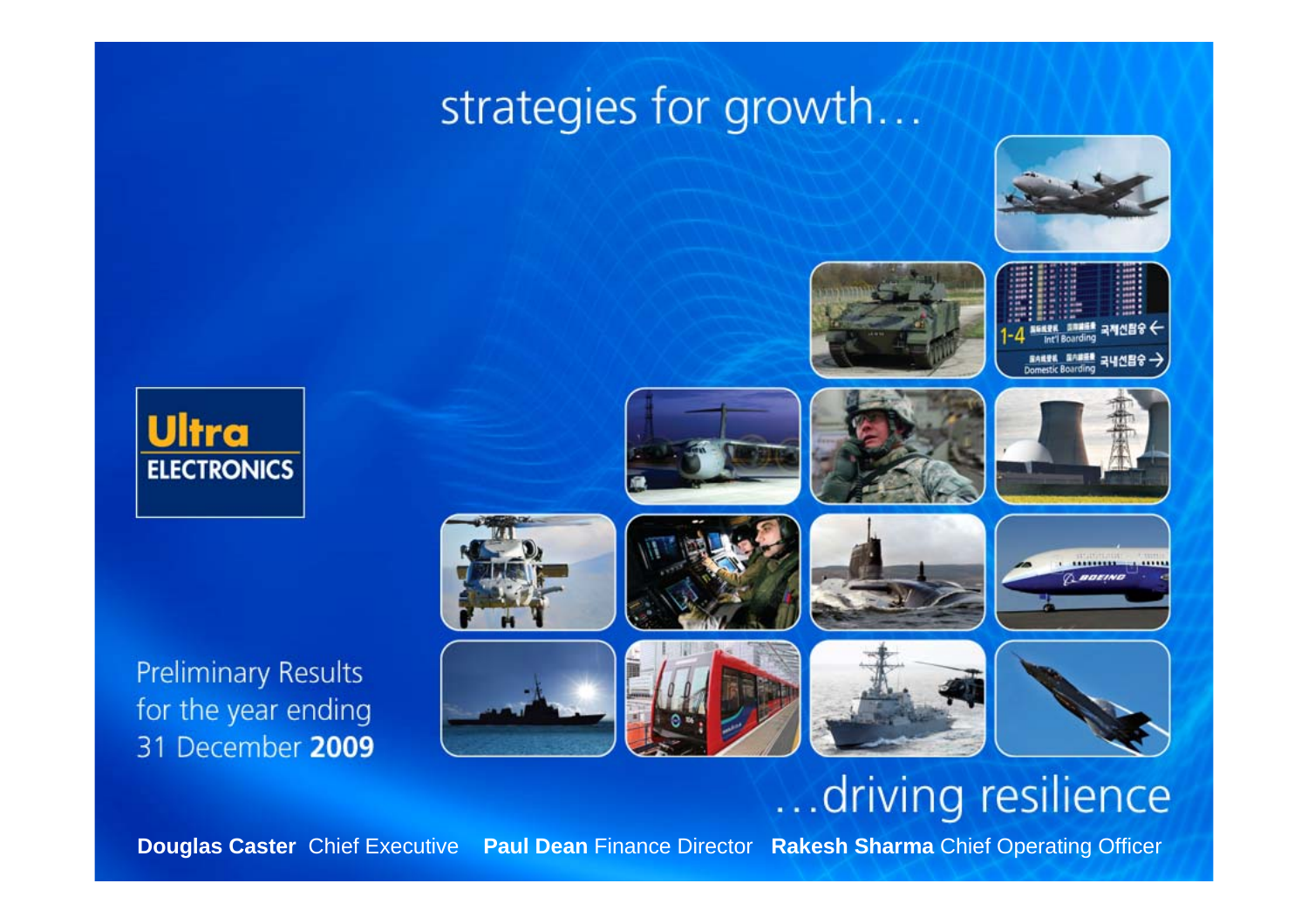# **2009 Overview**

- Another strong performance reflecting the success of the Group's growth strategies
	- revenue up 26% (17% at constant currencies)
	- headline PBT\*\* up 24% (18% at constant currencies)
	- headline EPS\*\* up 20%
	- DPS up 20%

**ELECTRONIC** 

- Operating margin\* maintained
- High quality of earnings: 115% operating cash conversion
- Robust balance sheet and funding position secured
- Opening firm order cover\*\*\* for 2010 above 60%



*\* before amortisation of intangibles arising on acquisition and profit on disposal of property, plant and equipment net of property-related provisions*

*\*\* before amortisation of intangibles arising on acquisition, fair value movements on derivatives, profit on disposal of property, plant and equipment net of property-related provisions and loss on closing out foreign currency hedging contracts*

*\*\*\* firm orders due for delivery in 2010 compared to analysts' consensus revenue forecast for 2010*



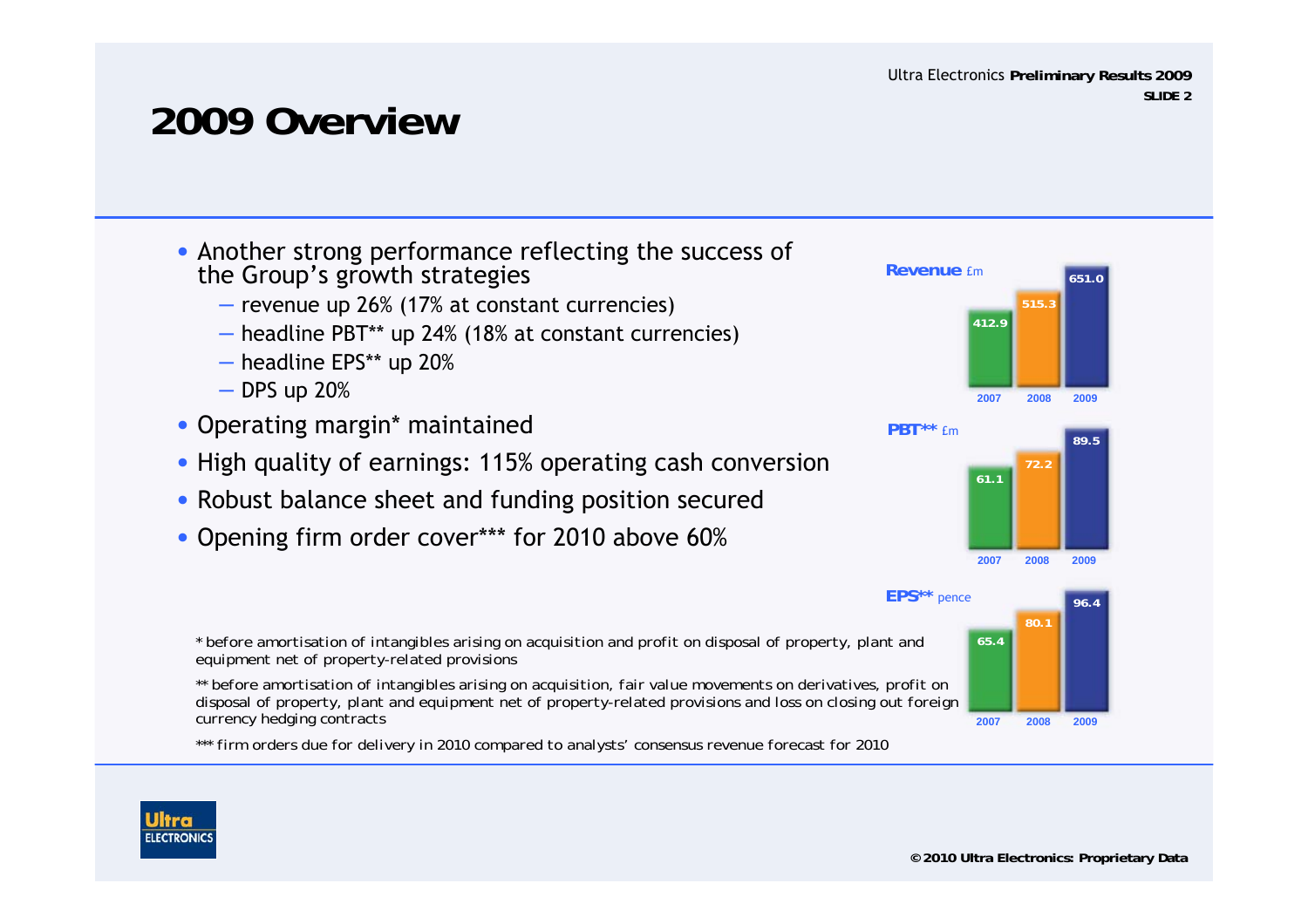## **Financial Review**



**© 2010 Ultra Electronics: Proprietary Data**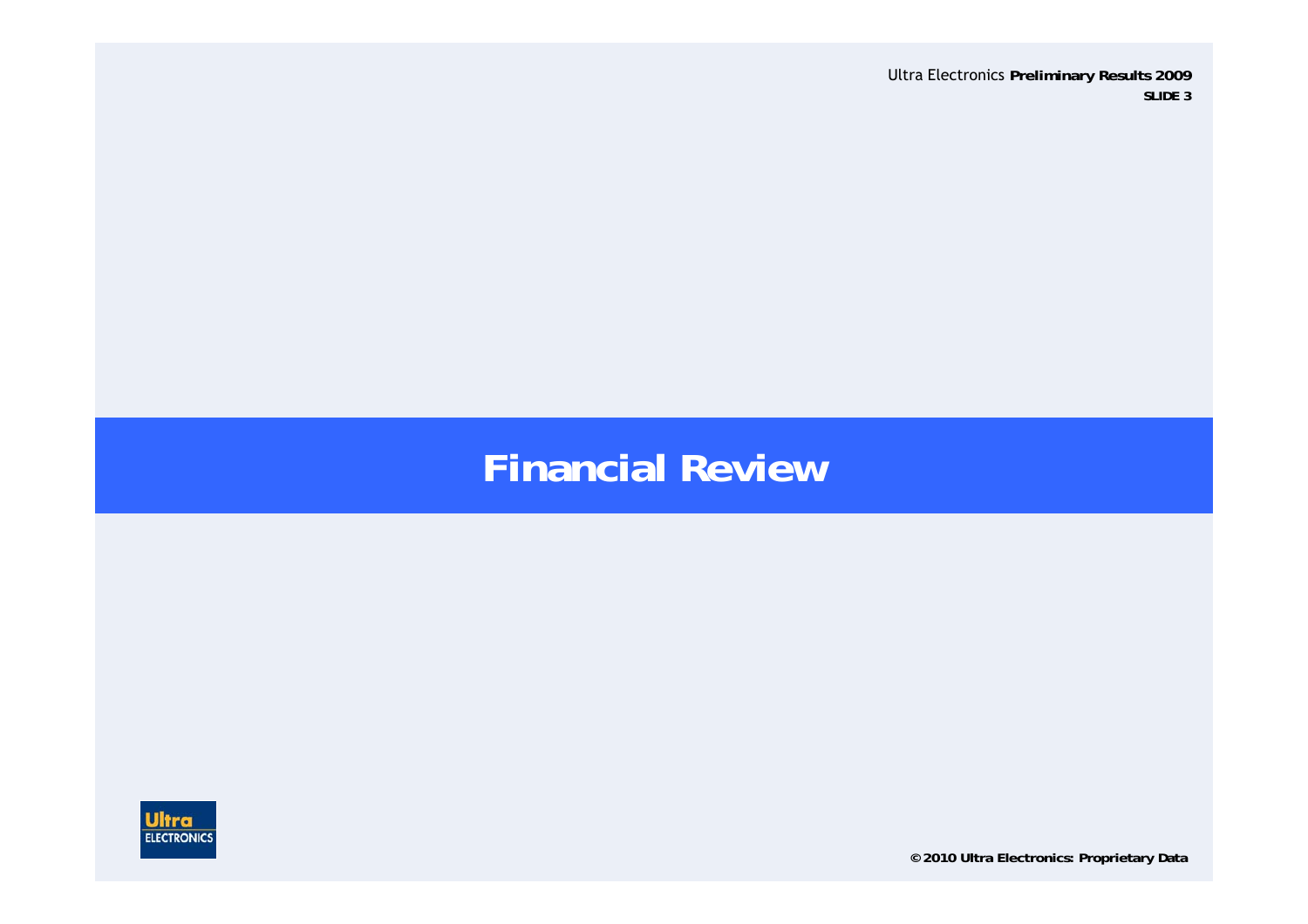## **Income Statement**

| <b>Em</b>            | 2009  | 2008  | Growth |
|----------------------|-------|-------|--------|
| Revenue              | 651.0 | 515.3 | $+26%$ |
| Operating profit*    | 97.3  | 77.1  | $+26%$ |
| Operating margin*    | 15.0% | 15.0% |        |
| Profit before tax**  | 89.5  | 72.2  | $+24%$ |
| Earnings per share** | 96.4p | 80.1p | $+20%$ |
| Dividend per share   | 31.2p | 26.0p | $+20%$ |

*\* before amortisation of intangibles arising on acquisition and profit on disposal of property, plant and equipment net of property-related provisions*

*\*\* before amortisation of intangibles arising on acquisition, fair value movements on derivatives, profit on disposal of property, plant and equipment net of property-related provisions and loss on closing out foreign currency hedging contracts*

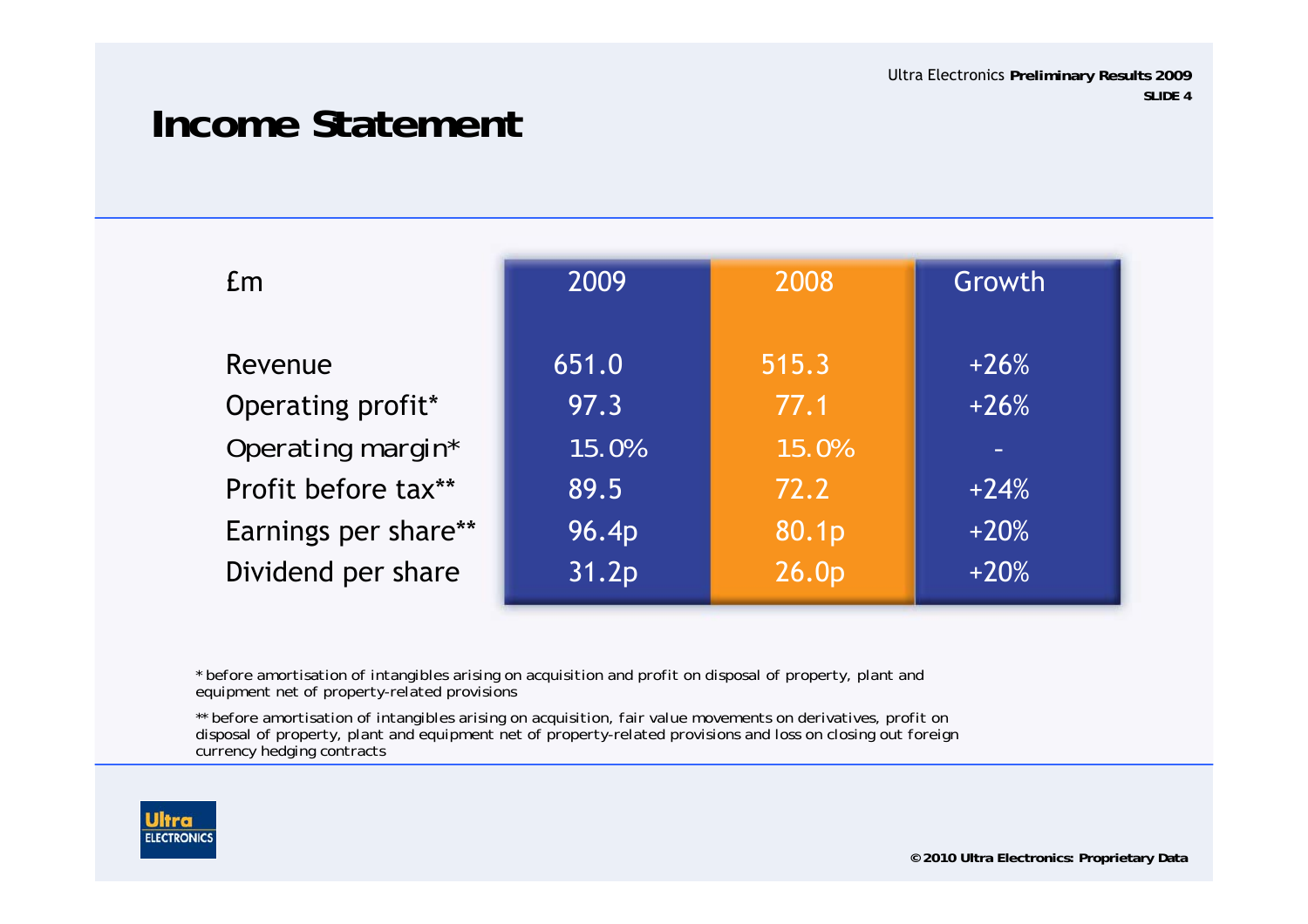# **Profit Progression**



*equipment net of property-related provisions*

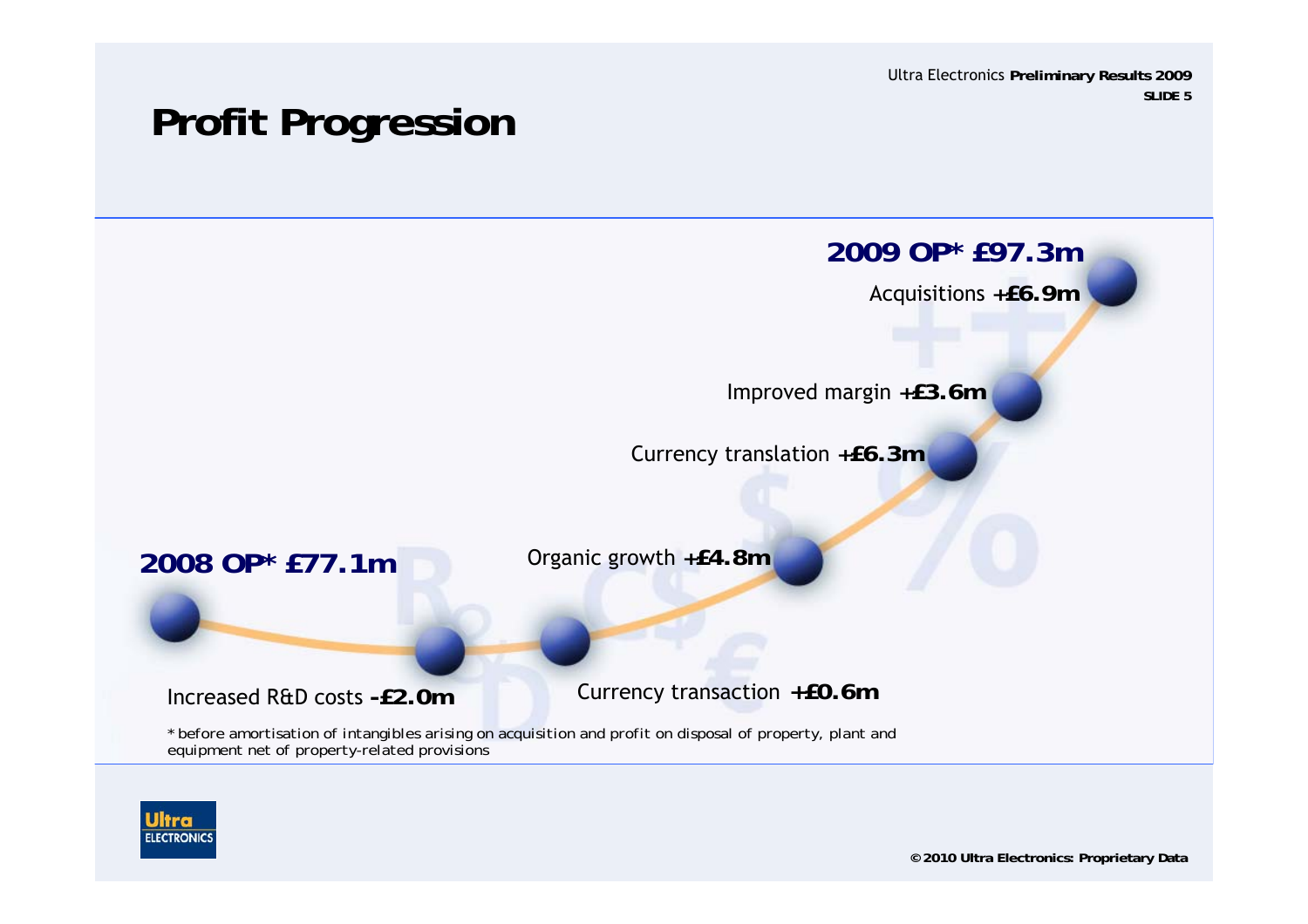## **Currency Effects**



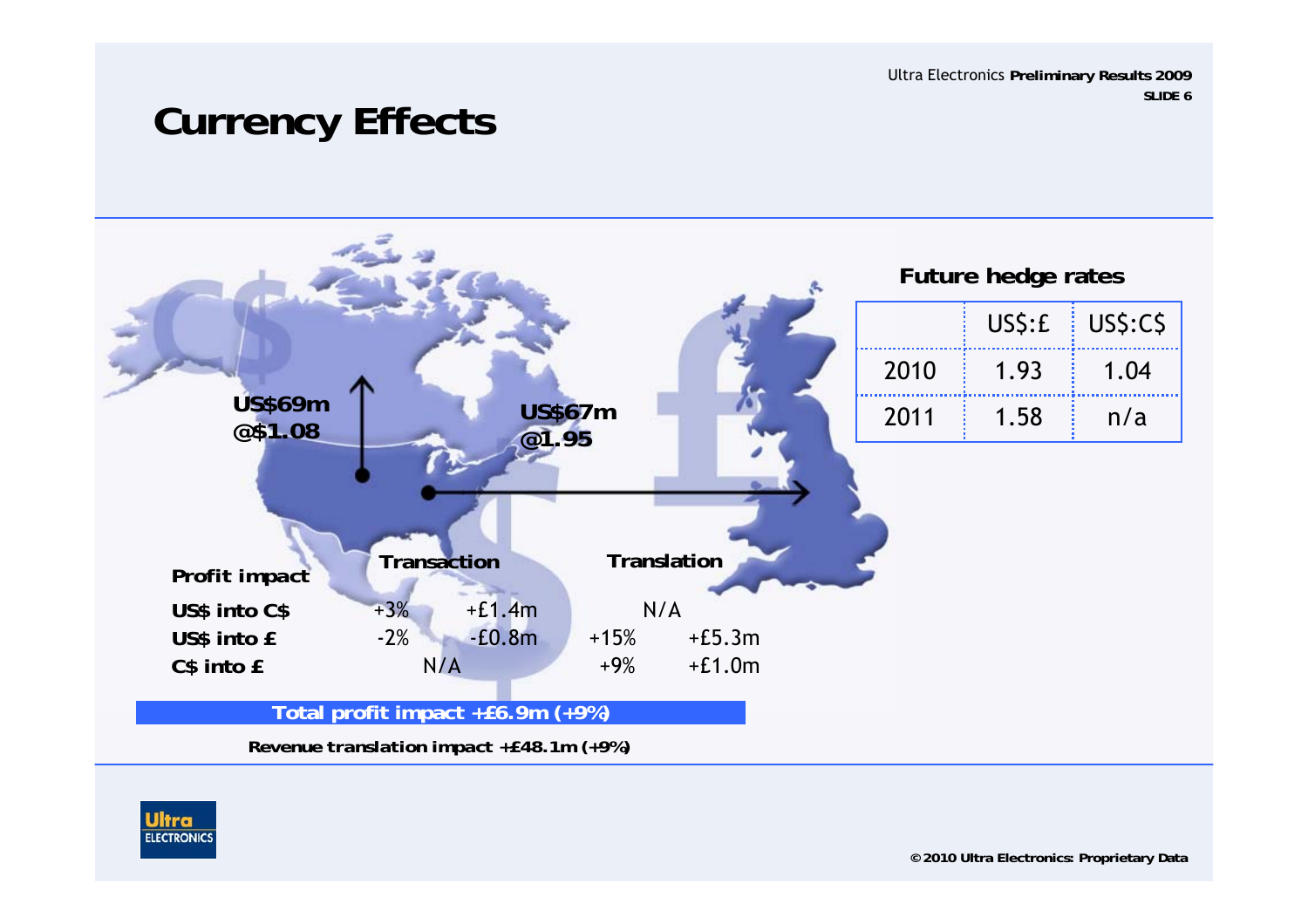# **Maintaining Investment to Underpin Growth**



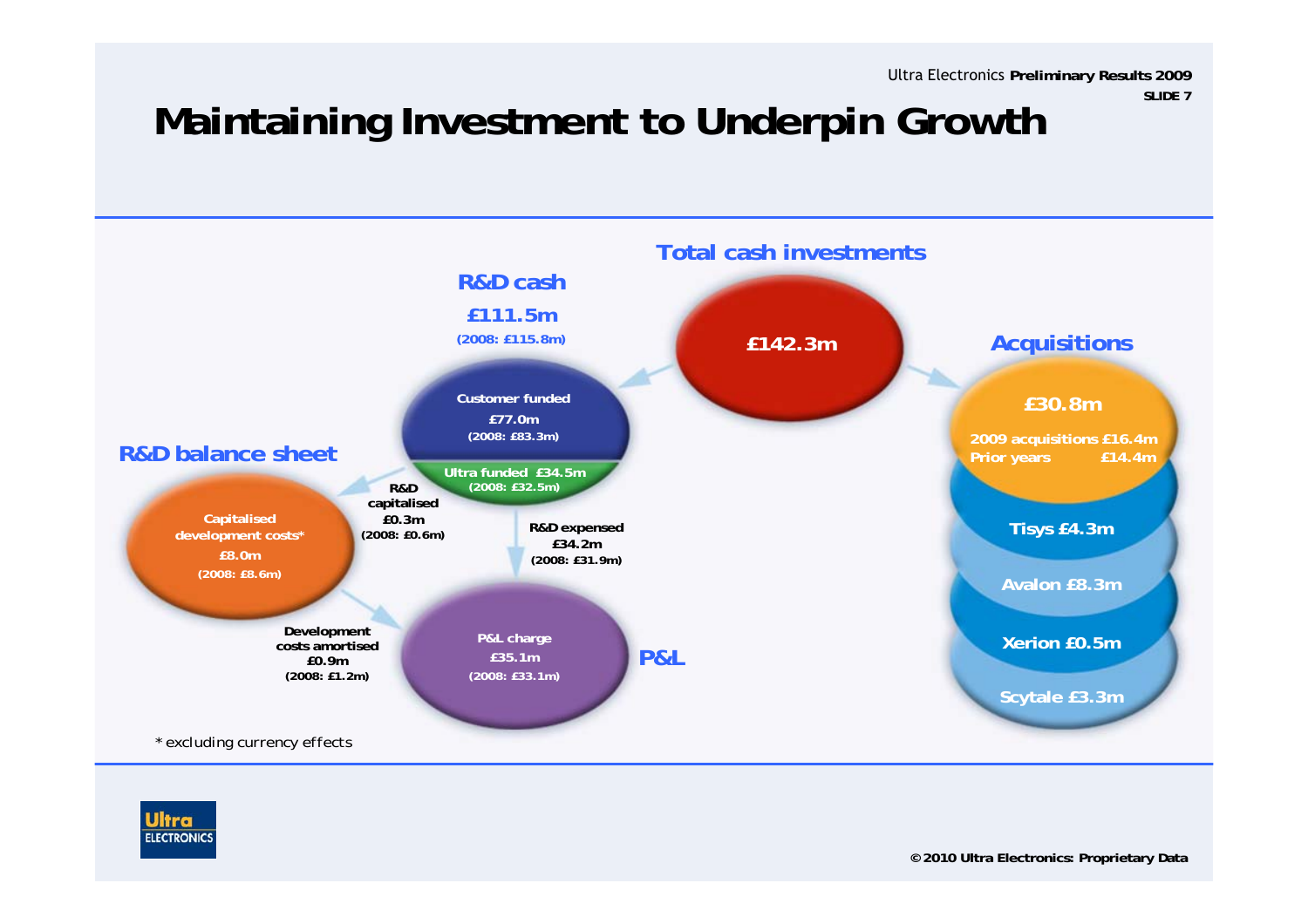# **Operating Cash Flow**

| Em                                 | 2009  | 2008  |
|------------------------------------|-------|-------|
| Operating profit*                  | 97.3  | 77.1  |
| Net tangible capital expenditure   | 1.5   | (6.4) |
| Net intangible capital expenditure | (0.1) | 0.6   |
| Working capital decrease           | 12.2  | 7.2   |
| Other                              | 0.7   | 0.5   |
| Operating cash flow                | 111.6 | 79.0  |
| Cash conversion                    | 115%  | 102%  |
|                                    |       |       |

*\* before amortisation of intangibles arising on acquisition and profit on disposal of property, plant and equipment net of property related provisions*

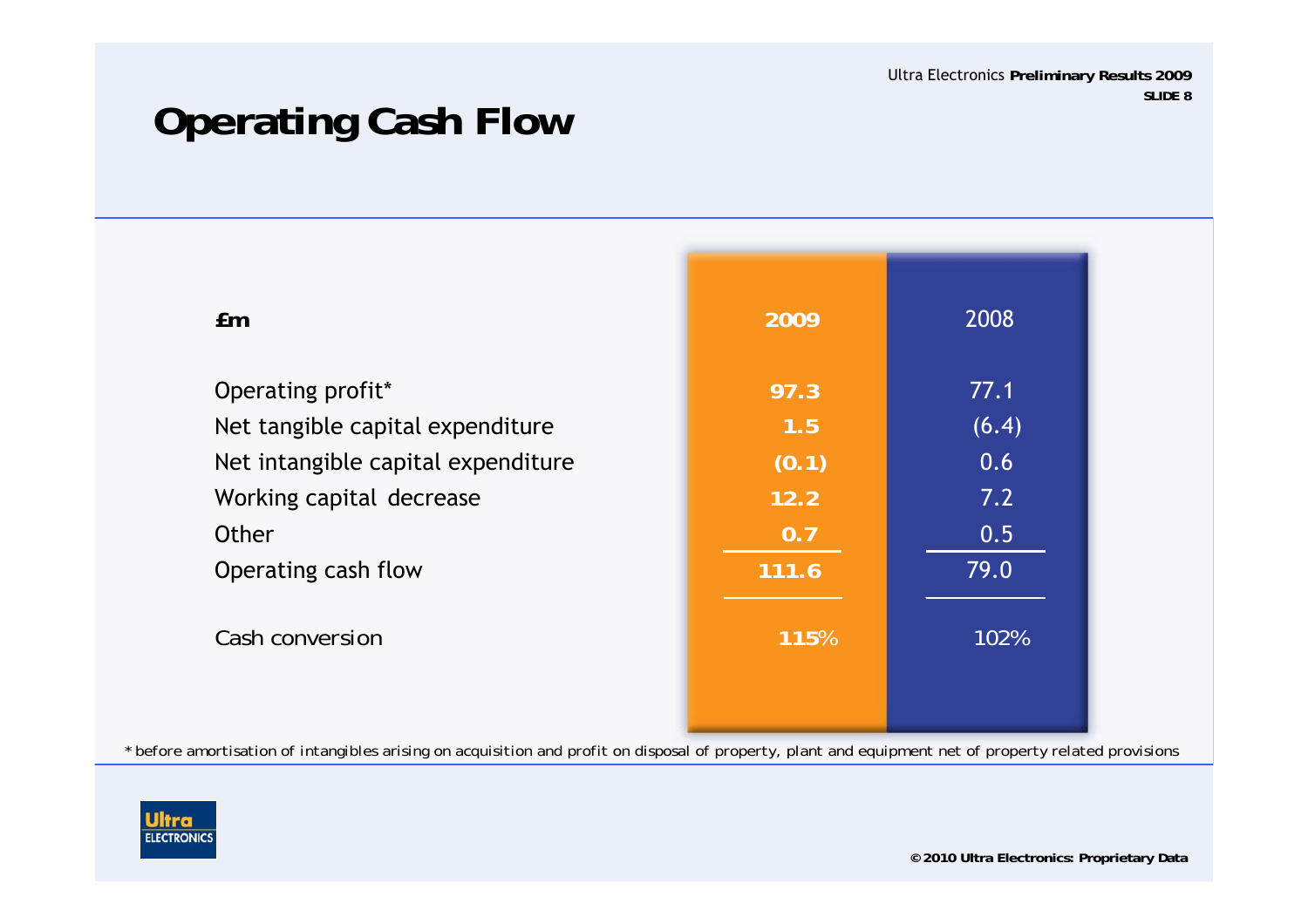## **Net Debt**

| Em                                 | 2009   | 2008   |
|------------------------------------|--------|--------|
| Opening net debt                   | (63.9) | (14.2) |
| Operating cash flow                | 111.6  | 79.0   |
| Interest and tax                   | (18.3) | (24.2) |
| Loss on close out of f/x contracts | (15.9) |        |
| <b>Dividends</b>                   | (18.7) | (15.2) |
| Acquisitions                       | (30.8) | (78.8) |
| Currency                           | 5.8    | (11.6) |
| Other                              | 1.5    | 1.1    |
|                                    |        |        |
| Closing net debt                   | (28.7) | (63.9) |

*Headroom at year end of £129.2m over gross borrowings*

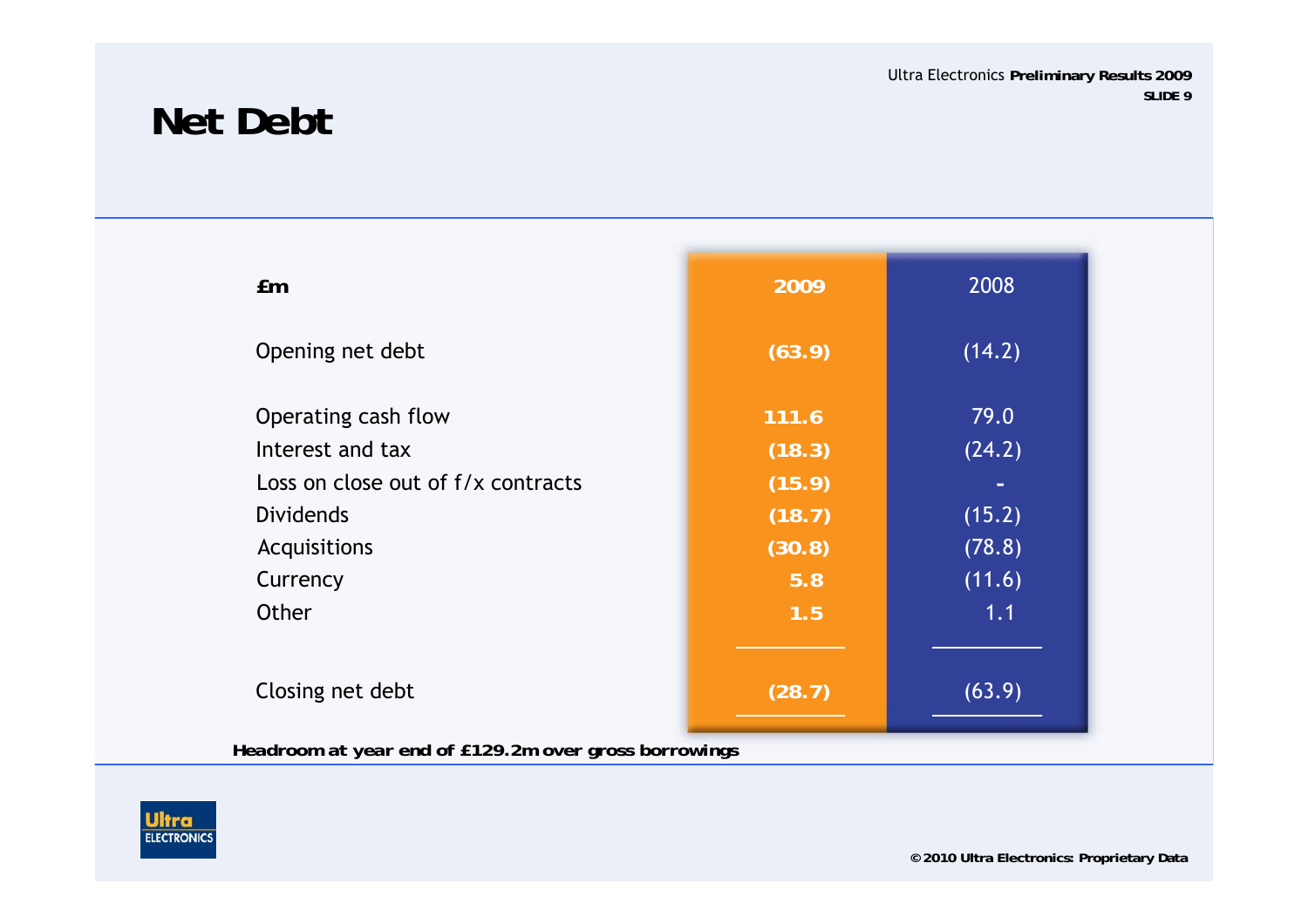# **Operational Review**



**© 2010 Ultra Electronics: Proprietary Data**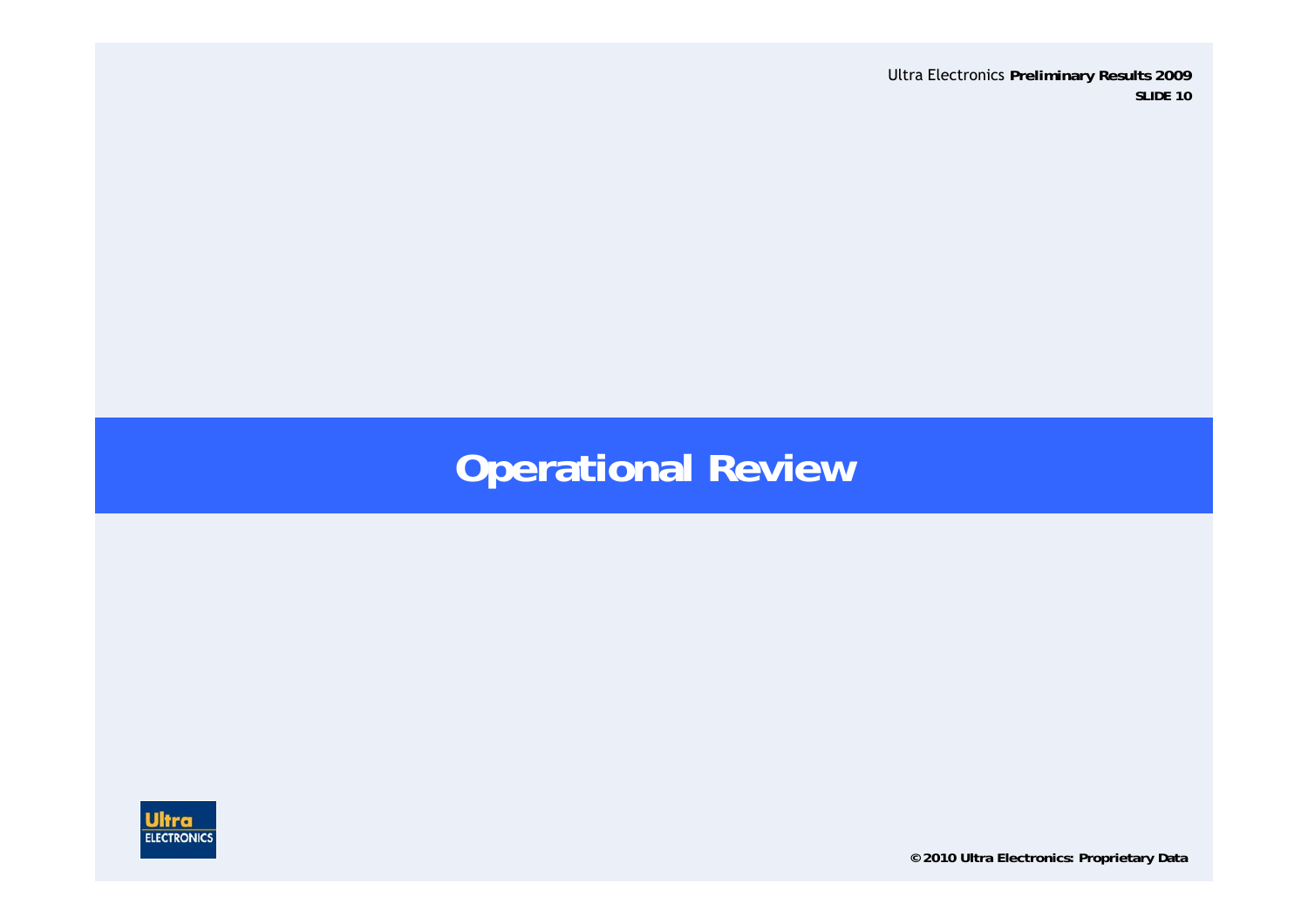### **Revenue**



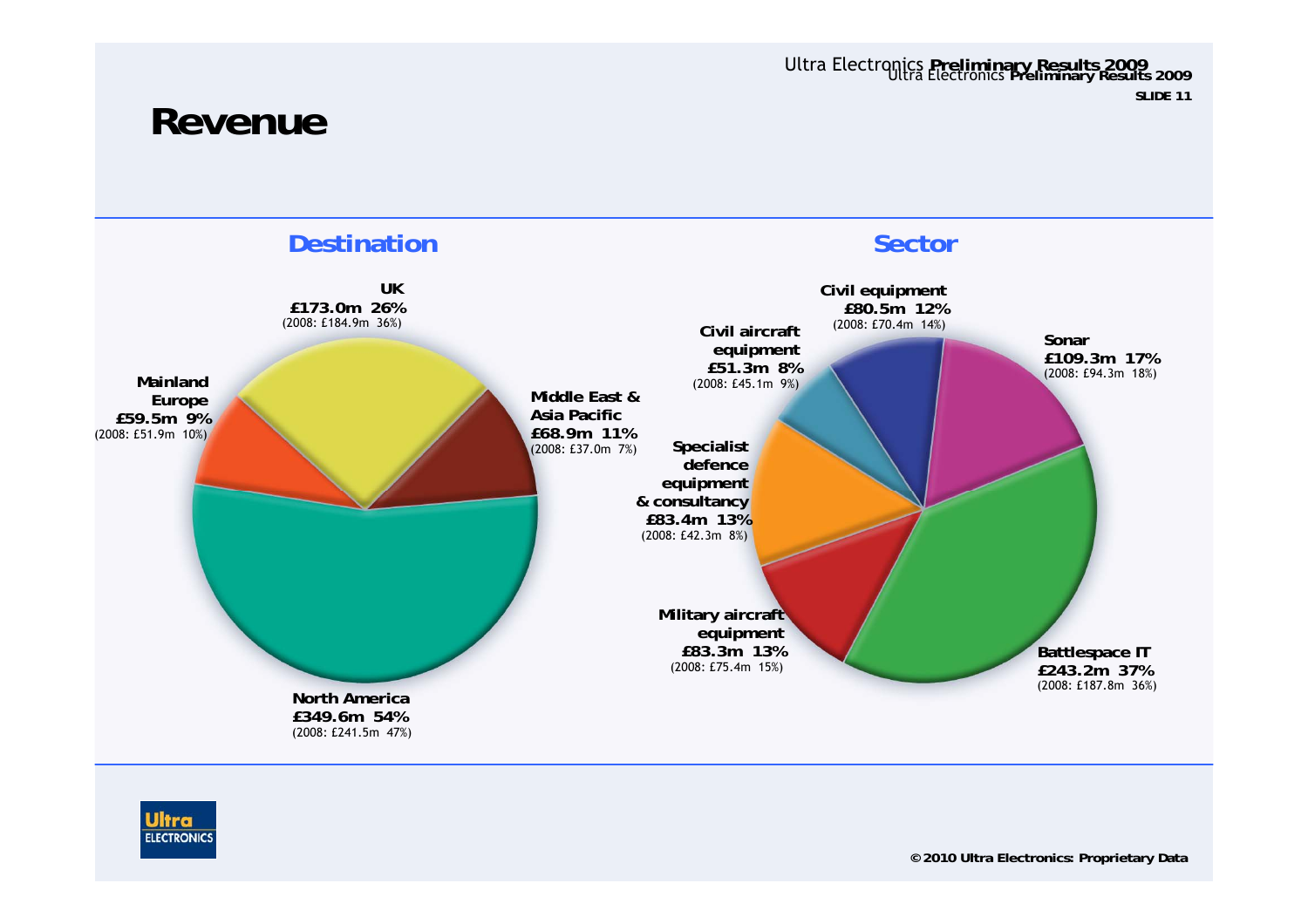#### Ultra Electronics **Preliminary Results 2009 AIRCRAFT & VEHICLE SYSTEMSSLIDE 12**

### **Aircraft & Vehicle Systems PERFORMANCE DRIVERS IN YEAR**

### **Financial results**

| 2008    | 2009    |        |
|---------|---------|--------|
| £130.1m | £157.6m | $+21%$ |
| £19.7m  | £20.9m  | $+6\%$ |
| £214.9m | £203.1m | -6%    |
| 15.1%   | 13.3%   |        |
|         |         |        |



### **Performance drivers**

- Strong organic revenue growth augmented by Dascam acquisition
- Continued investment in Boeing 787 and Airbus A400M systems
- Reduced volume of high integrity software development activity
	- Datel restructured
- Continuing demand for hand controls for remote weapon stations
- High demand for HiPPAG airborne compressors
- Funded development of JSF engine ice protection system
	- main engine and lift fan



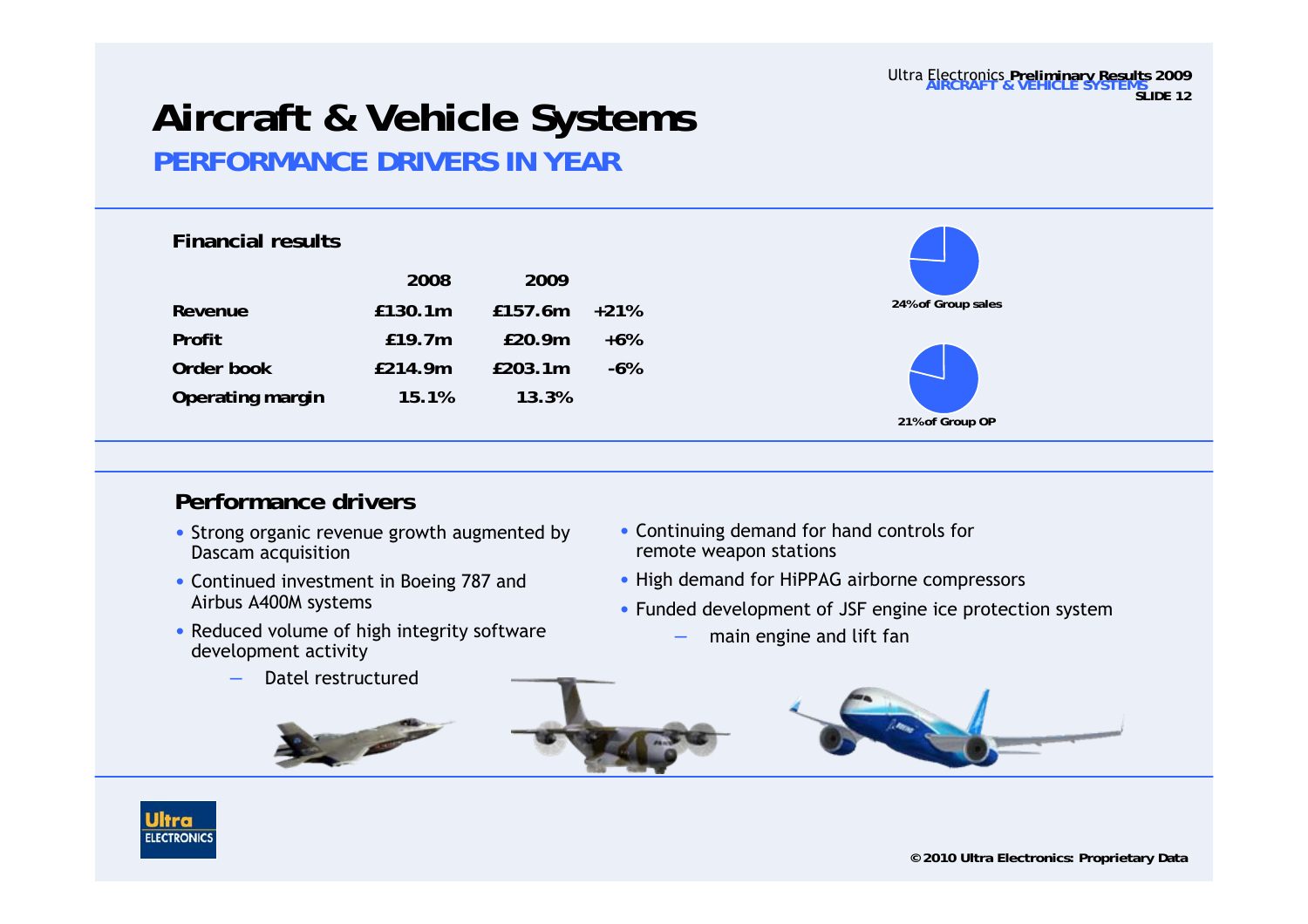### **Information & Power Systems PERFORMANCE DRIVERS IN YEAR**

| <b>Financial results</b> |         |         |        |
|--------------------------|---------|---------|--------|
|                          | 2008    | 2009    |        |
| Revenue                  | £161.5m | £215.9m | $+34%$ |
| Profit                   | E22.2m  | E25.3m  | $+14%$ |
| Order book               | £173.3m | £218.2m | $+26%$ |
| Operating margin         | 13.7%   | 11.7%   |        |



- • Revenue growth driven by acquisitions, defence and rail business
- • Margins impacted by softness in commercial markets
	- airport IT
	- ID card printers
	- contract manufacturing
- •ProLogic operating satisfactorily under proxy board
- High sales of command and surveillance systems
- Increased nuclear equipment sales
- Higher deliveries of trackside power equipment





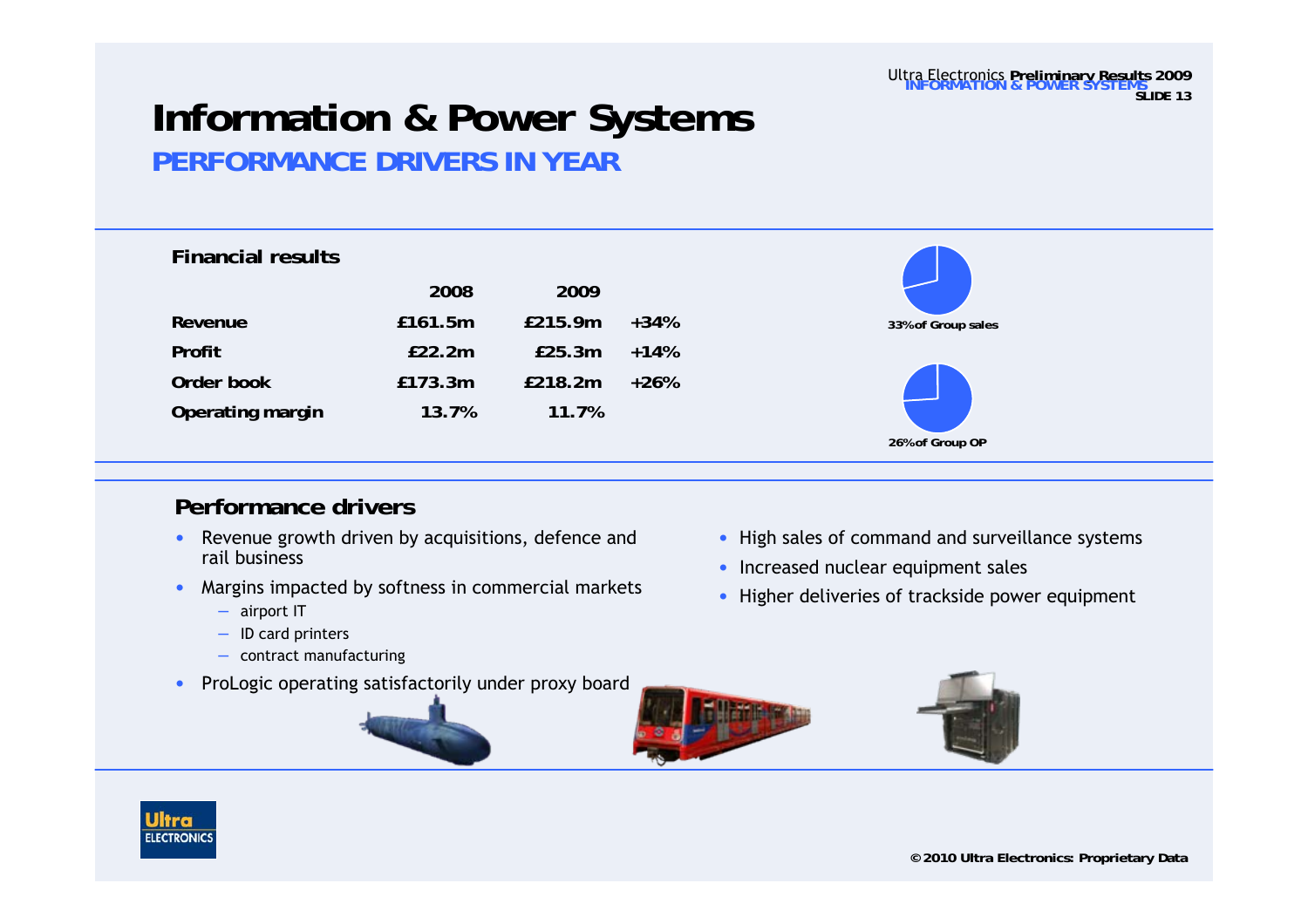## **Tactical & Sonar Systems PERFORMANCE DRIVERS IN YEAR**

| <b>Financial results</b> |  |
|--------------------------|--|
|--------------------------|--|

|                  | 2008    | 2009    |        |
|------------------|---------|---------|--------|
| Revenue          | £223.7m | £277.5m | $+24%$ |
| Profit           | £35.2m  | £51.1m  | $+45%$ |
| Order book       | £395.3m | £340.5m | $-14%$ |
| Operating margin | 15.7%   | 18.4%   |        |



### **Performance drivers**

- • Strong organic revenue and margin growth driven by demand for battlespace IT systems and equipment
- • Good contribution from successful entry into production of acquired MISL products
- • Continuing strong demand from US Army for high capacity tactical radios



- • Increased sales of advanced anti-submarine warfare systems and equipment
- •Good progress for new generation of audio products



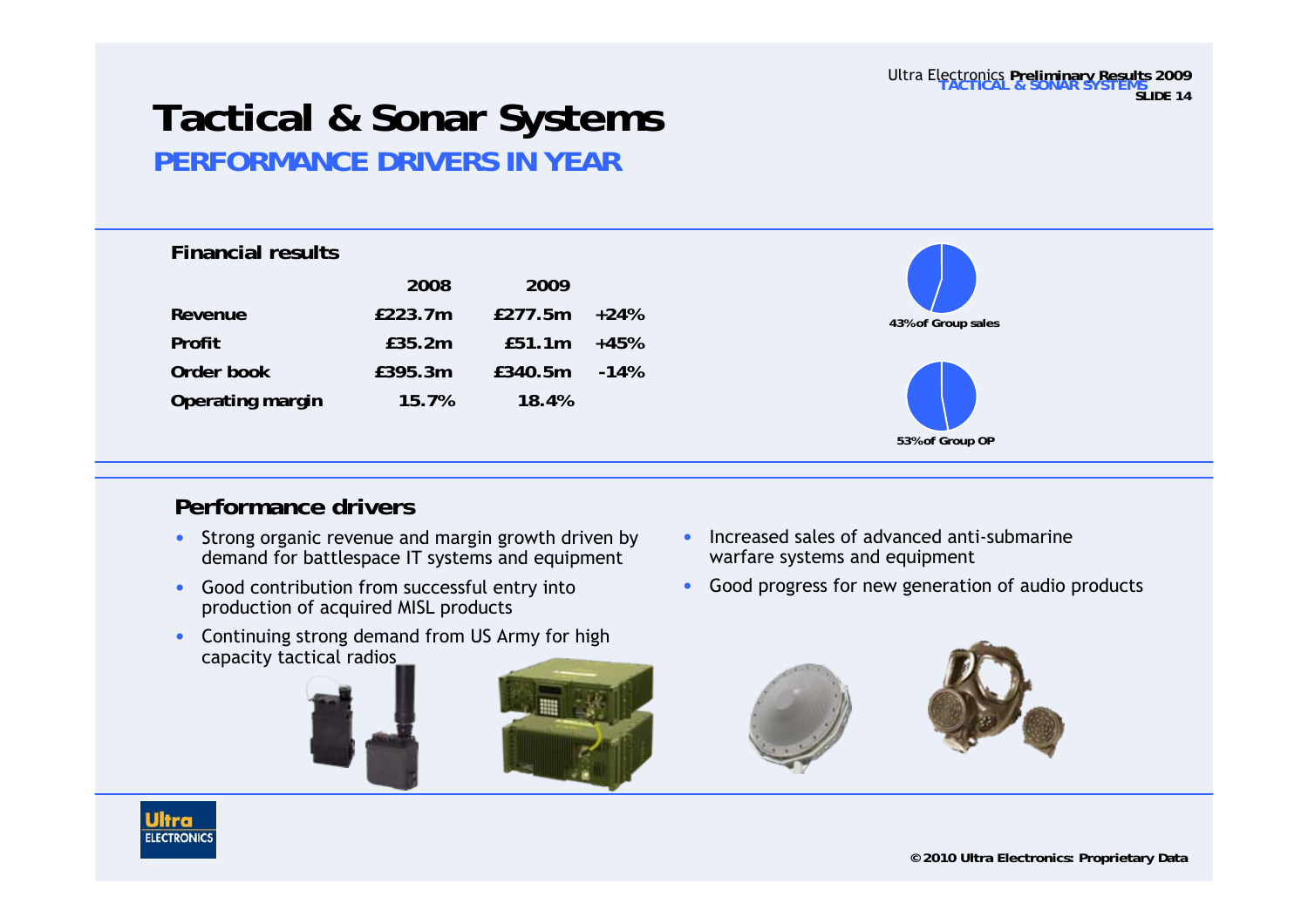### **Ultra's Continuous Pursuit of Growth SPINNING UP THE FLYWHEEL**

- Identifying future, high growth market sectors – demonstrated track record of success
- Proven strategic development process
- Understanding capability gaps that customers want to fill
- Adding more specialist capability areas
	- look for adjacency
	- addressing more markets (nuclear, crypto)
	- extending geographic reach
- Focus on innovation to generate differentiated solutions
- Seed corn investment
	- PV
	- small acquisitions
- Gaining positions on long-term platforms and programmes
- Extracting synergistic benefits
	- $-$  reaching up the supply chain
- Continuous reinvention
	- e.g. sonar, battlespace IT

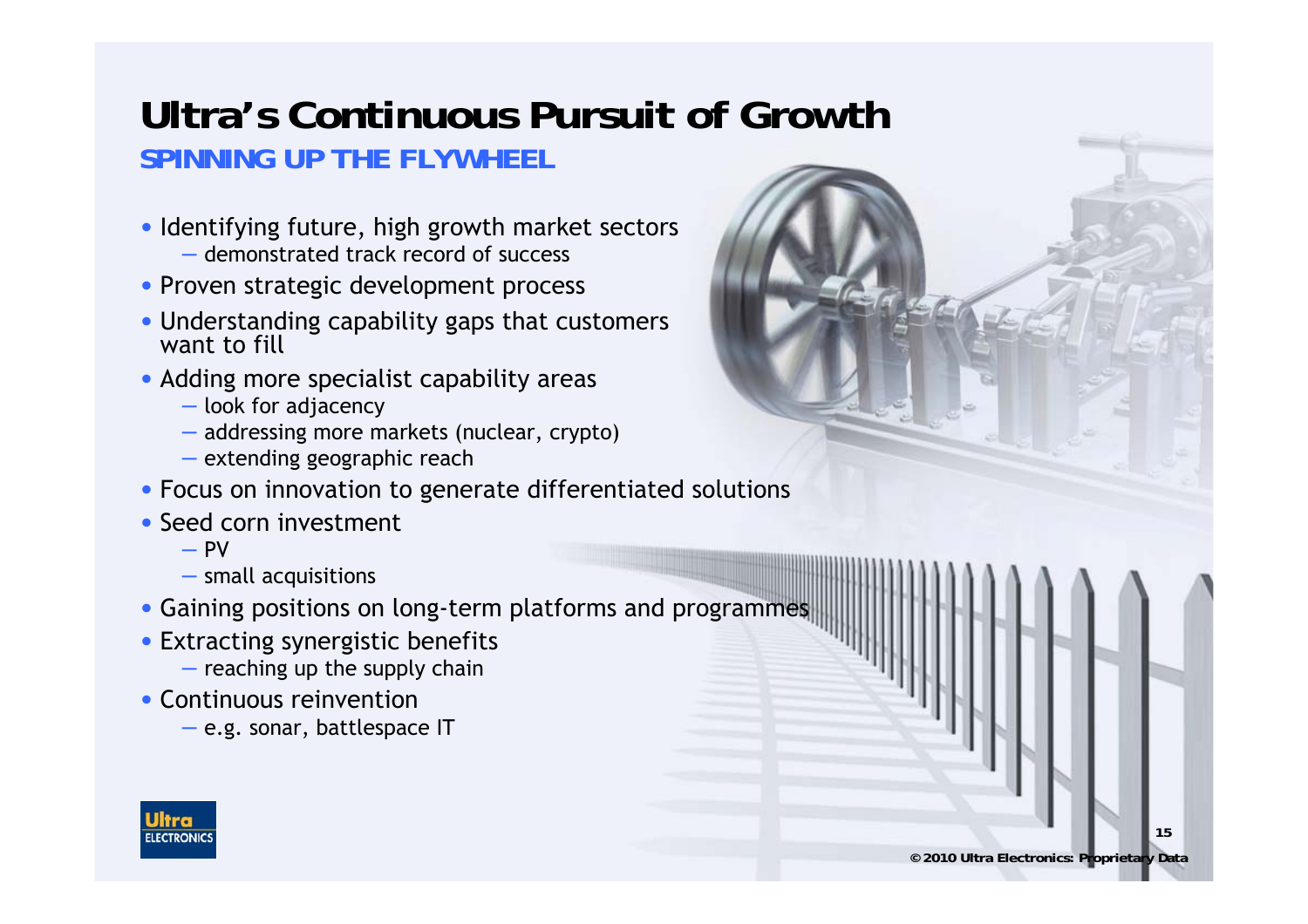### Continuously Refreshing the Portfolio **SONAR SYSTEMS**



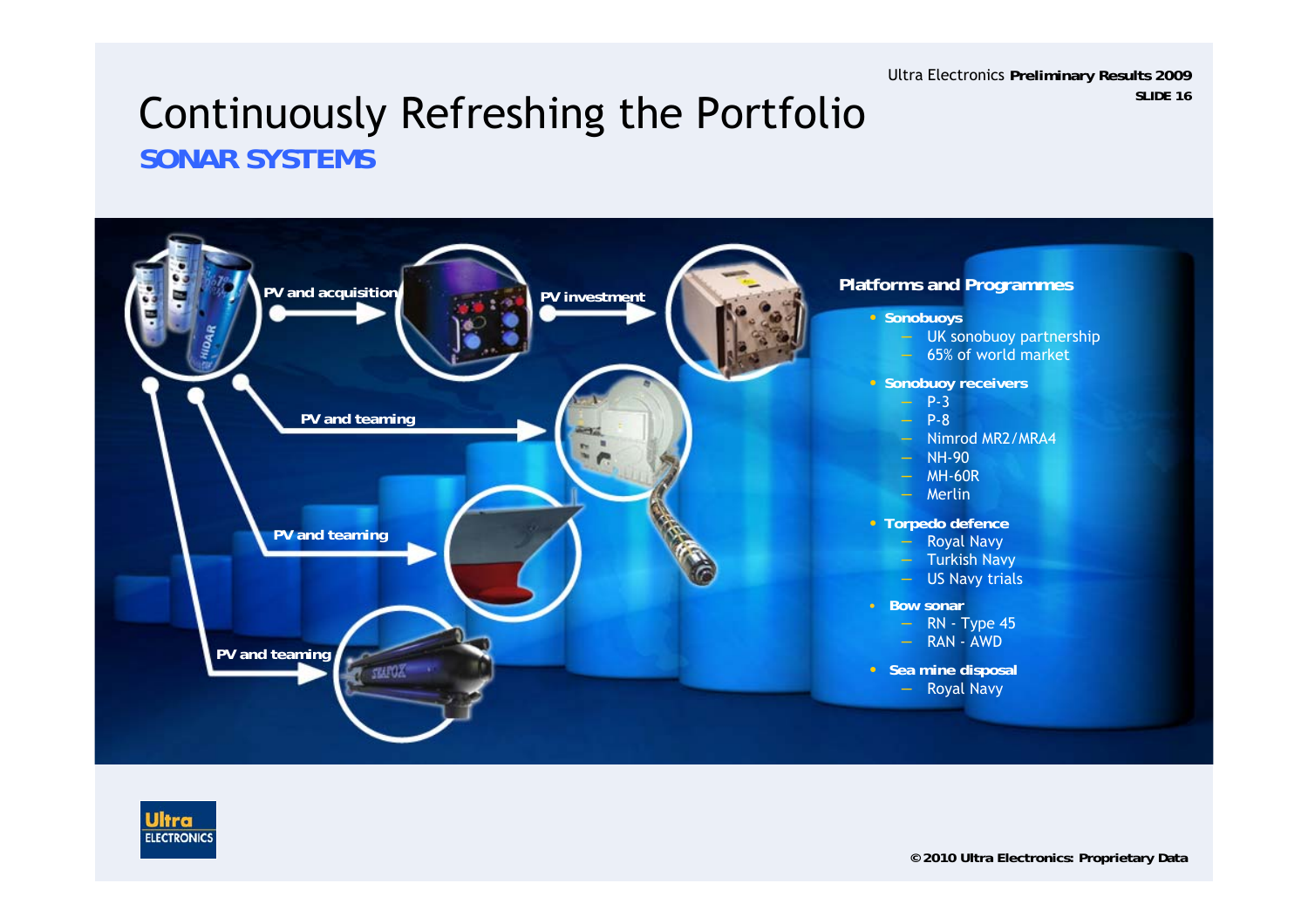### Continuously Refreshing the Portfolio **BATTLESPACE IT**



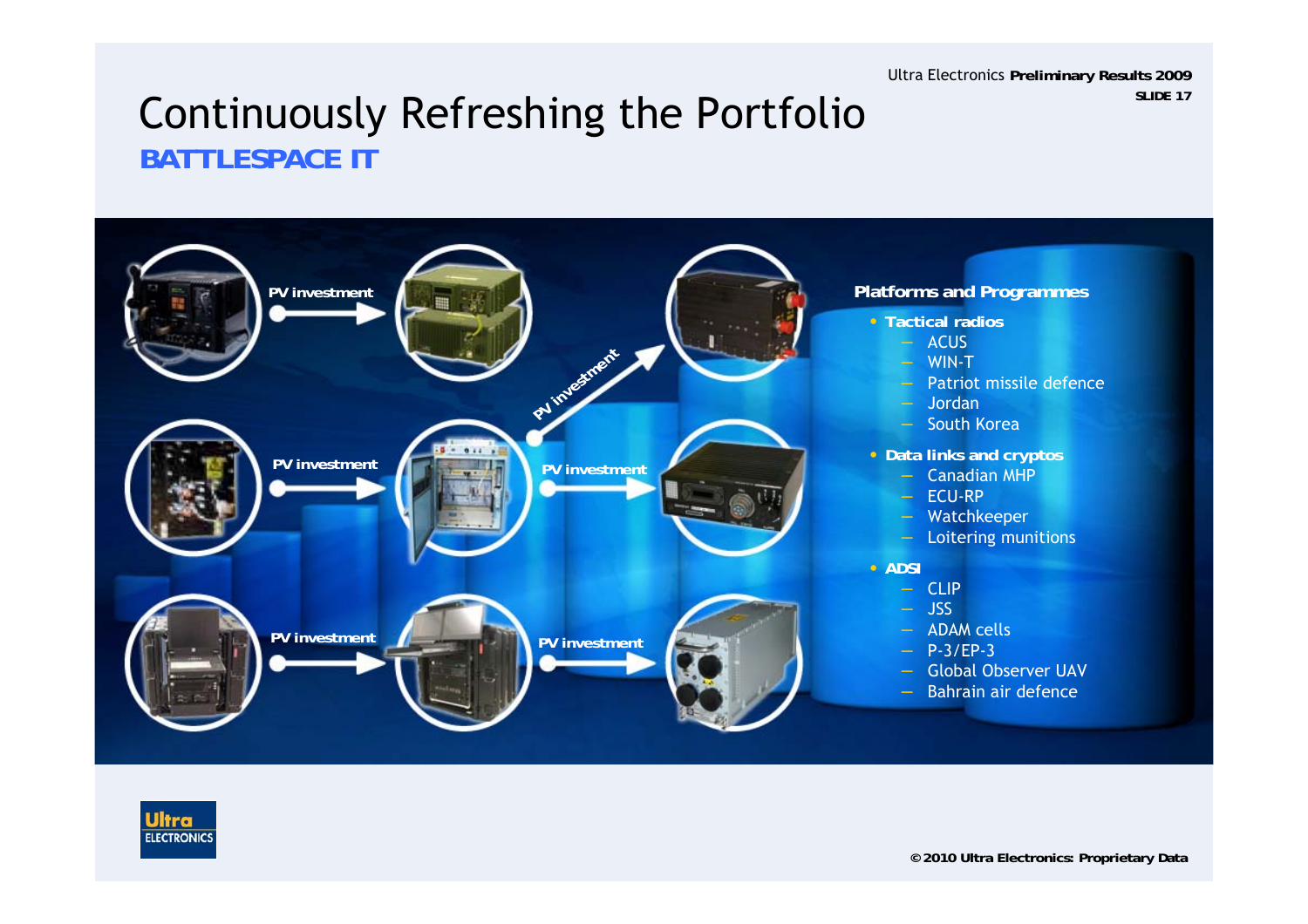### Continuously Refreshing the Portfolio **COMMAND & CONTROL SYSTEMS**



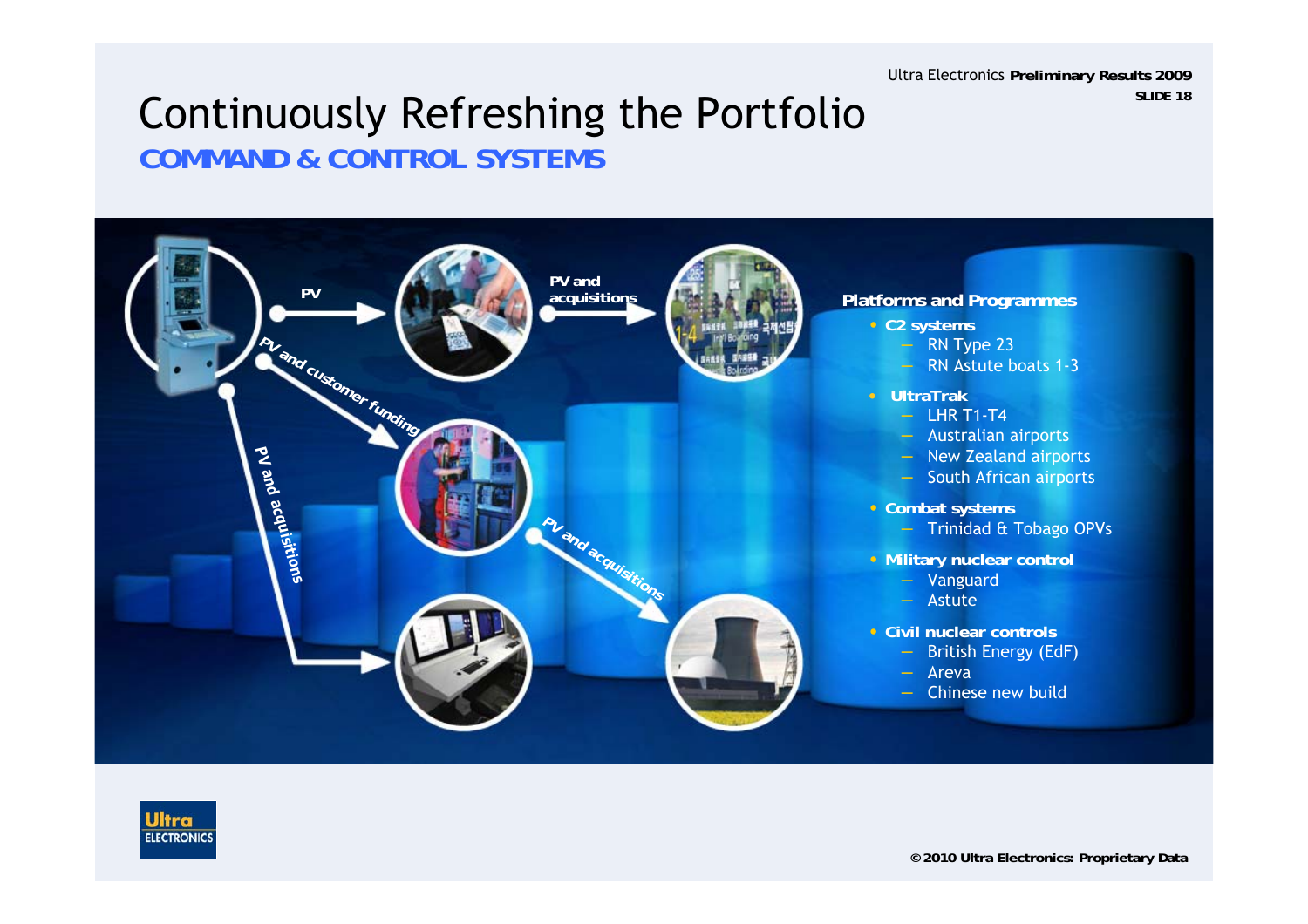### **Ultra's Growth Strategies 'FLYWHEEL EFFECT' DRIVES RESILIENCE**

- • Additional specialist capability areas
	- integrated airborne communication suites
	- missile test range instrumentation
	- gun control electronics
	- electronic warfare
	- 'thin-client' airport IT solutions
	- high altitude ASW systems
- New platforms and programmes
	- Global Observer UAV
	- Mitsubishi regional jet
	- A350XWB

Ultra **ELECTRONICS** 

- Warrior armoured vehicle upgrade
- Korean 'Ulsan' class frigate
- Successor submarine



- • New customers
	- China Nuclear Power Engineering Co
	- Areva
	- Mitsubishi/Sumitomo
	- Comac
	- CISCEA
- • Extended geographic reach
	- Bahrain
	- **Brazil**
	- Ecuador
	- Finland
	- Morocco

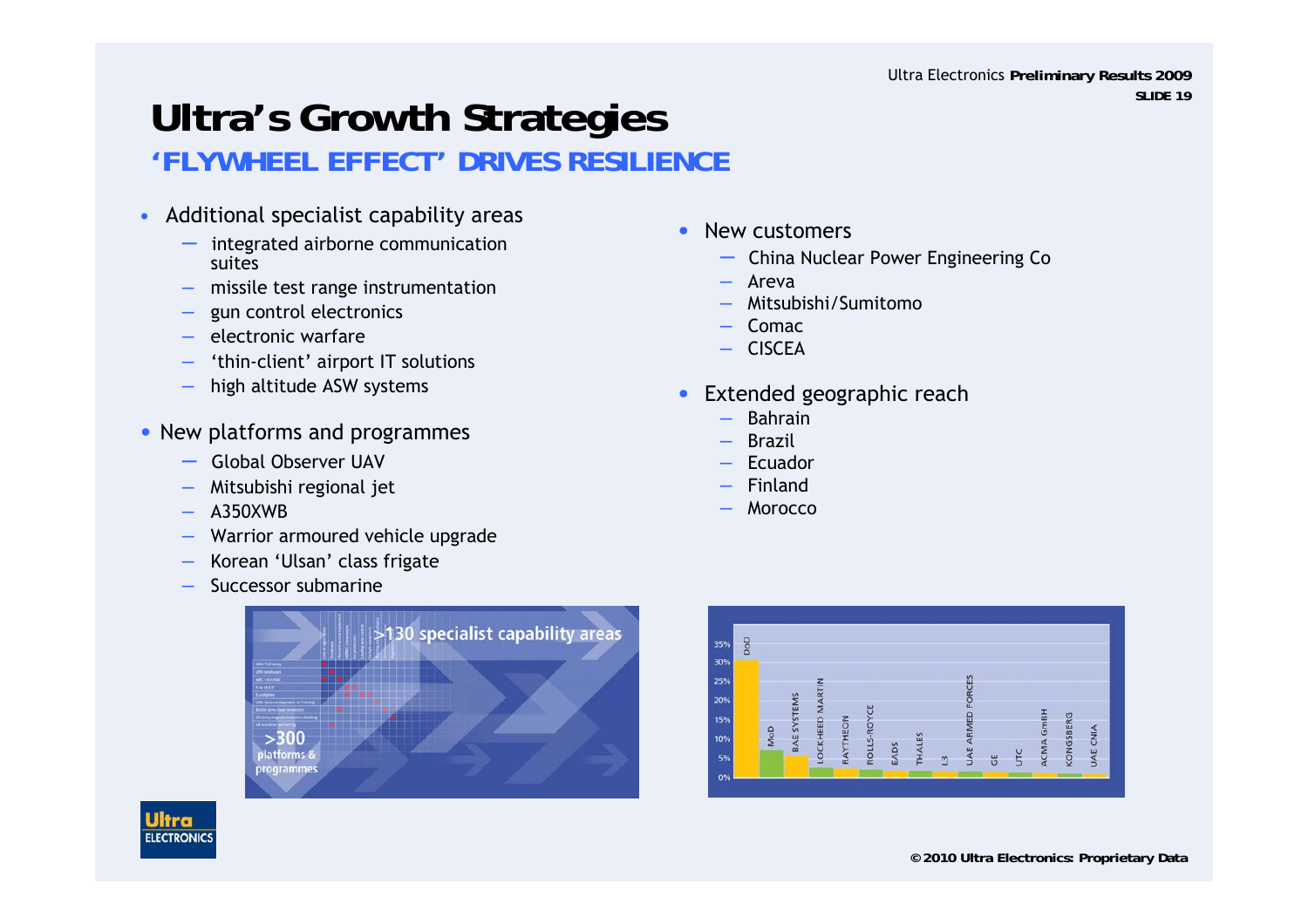# **Drivers of Sustainable Growth**

### **POSITIONED IN HIGH GROWTH MARKET SECTORS**

### **Defence and security**

- US core budget to grow at 3% pa
- UK spend tightening
- Electronics is a 'sweet spot' of spending
	- constant pursuit of information superiority
	- new and upgraded platforms need advanced electronics
	- demand for smart munitions
	- preferential spend on security and intelligence
- Addressable defence budgets give huge headroom for Ultra

### **UK and US defence priorities:**

- •Maintain advantage in conventional warfighting
- •Develop capability for asymmetric warfare
- •Gain information and intelligence superiority
- •Gain protection against cyber warfare
- •Maintain a credible nuclear deterrent

### **Transport**

- Prudent assumptions on aircraft build rates
- Production phase of B787
- Rail system infrastructure investment in Manchester and London
- Regional growth of airport infrastructure investment

### **Energy**

- Potential UK 'energy gap'
- Life extension of existing power stations
- New build to follow in medium term

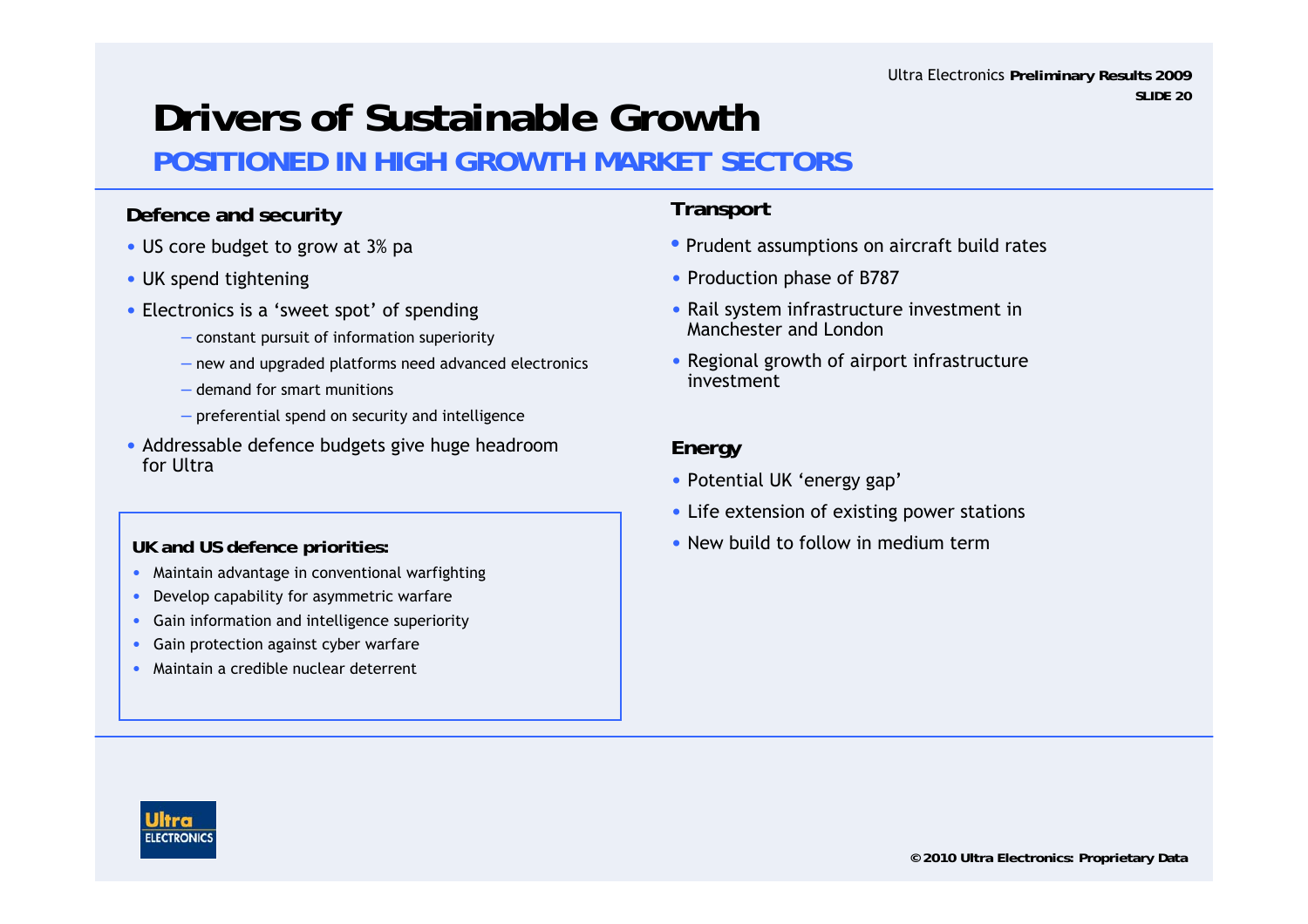## **Aircraft & Vehicle Systems GROWTH DRIVERS FOR 2010/11**

### **Underpinning growth**

- • Low rate initial production for F-35 JSF
	- weapon ejection
	- engine and lift fan ice protection
- •Boeing 787 initial production sales
- $\bullet$  Initial sales of A400M systems
	- noise and vibration cancellation systems
	- landing gear and cargo handling electronics
- • Increased volume of US 'Small Diameter Bomb' programme
- •Upgrade of UK Warrior armoured vehicle
- • Funded development of systems for Mitsubishi regional jet
- • User software licences for UK National ResilienceExtranet
- •Increased pace of training programmes in UAE





Ultra Electronics **Preliminary Results 2009 AIRCRAFT & VEHICLE SYSTEMS**

**IDE 21**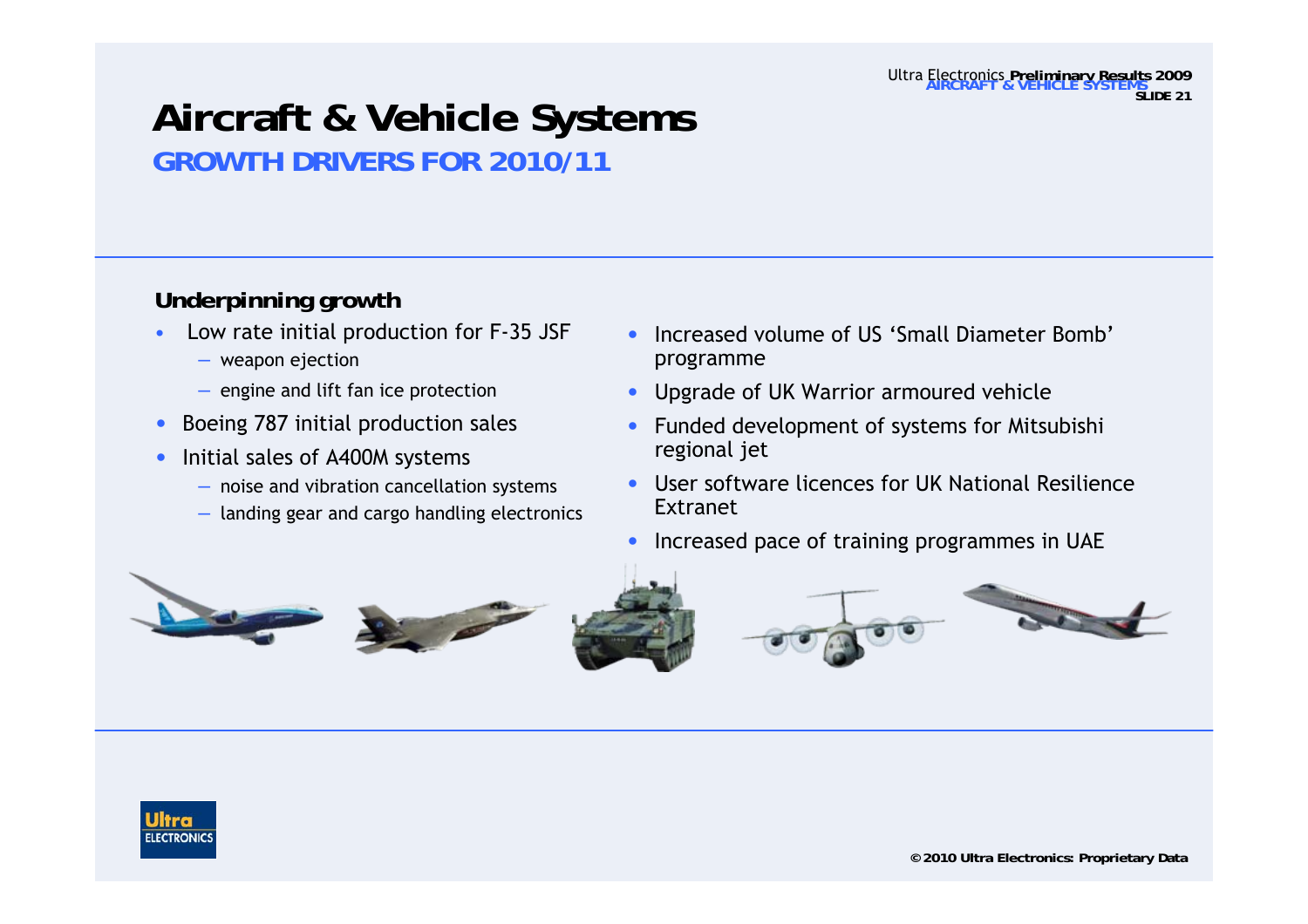## **Aircraft & Vehicle Systems SELECTED OPPORTUNITIES**

| Programme                                                          | <b>Estimated date</b> | <b>Estimated</b><br><b>Ultra value</b> | <b>Products</b>                                                                            |
|--------------------------------------------------------------------|-----------------------|----------------------------------------|--------------------------------------------------------------------------------------------|
| Joint Strike Fighter                                               | $2010+$               | \$180k per aircraft                    | • Ice protection<br>$-$ engine intake and lift fan<br>• HiPPAG for weapons ejection        |
| Boeing 787 production contract                                     | $2010+$               | \$140k per aircraft                    | • Wing ice protection system<br>• Proximity sensor electronics                             |
| Warrior armoured vehicle turret upgrade                            | 2010                  | $E40m+$                                | • Cannon sequencing & control<br>• Indirect vision system<br>• Electrical power management |
| Development of ice protection system for<br><b>BAES Mantis UAV</b> | 2010                  | E4m                                    | • Wing heater elements<br>• Control electronics                                            |
| HiPPAG for USAF multi-purpose bomb<br>rack                         | $2010+$               | \$40m                                  | • HiPPAG for weapons ejection                                                              |
| Middle East training and support<br>opportunities                  | 2010                  | $$20m$ pa                              | • Training and support<br>• Performance consultancy                                        |

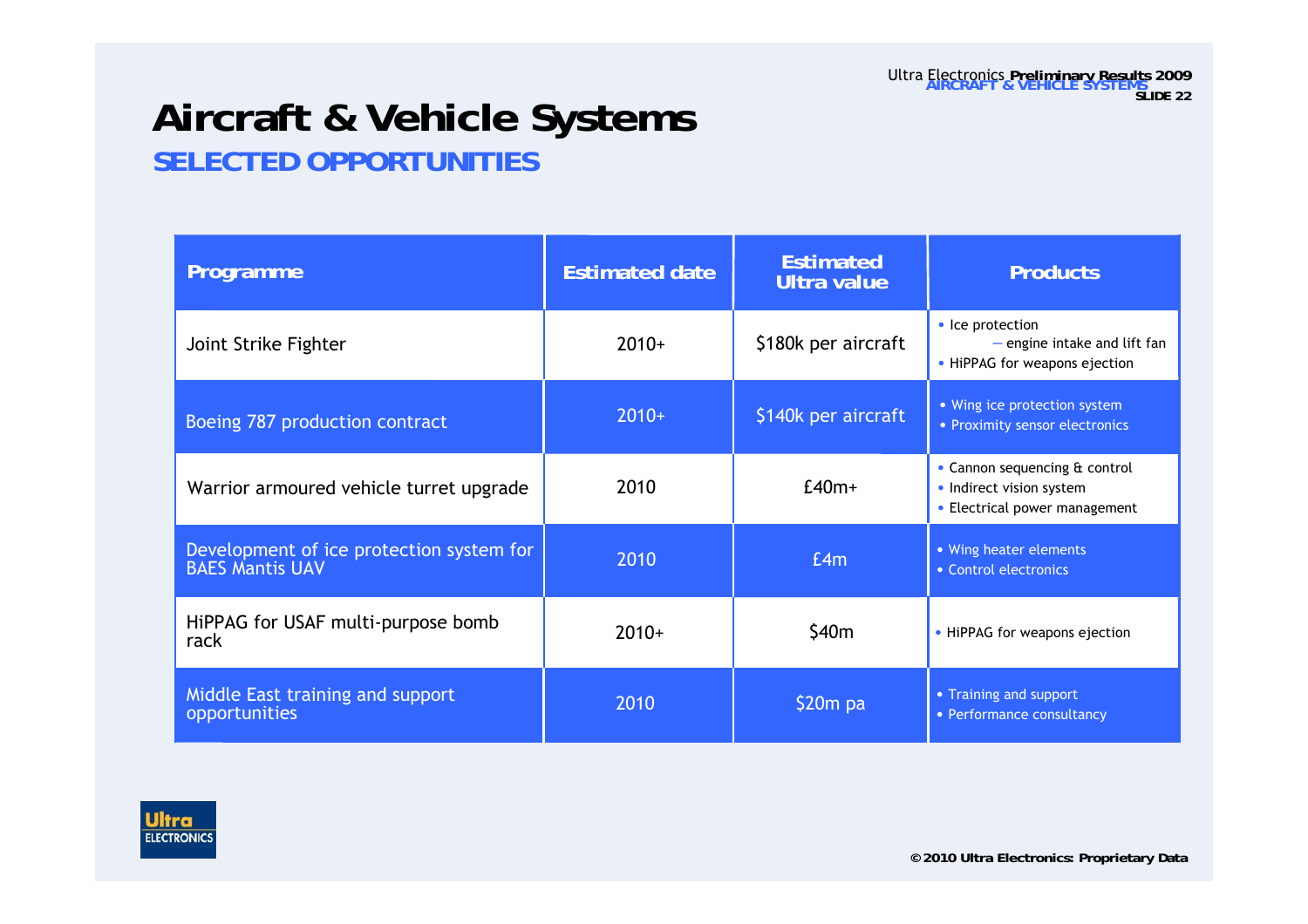**SLIDE 23**

Ultra Electronics **Preliminary Results 2009 INFORMATION & POWER SYSTEMS**

### **Information & Power Systems GROWTH DRIVERS FOR 2010/11**

### **Underpinning growth**

- Increased deliveries of equipment for submarines
	- electrical power and fire control
	- Astute, Vanguard, Virginia
- Production phase of Royal Navy submarine reactor controls
- Civil nuclear equipment
	- reactor sensors
	- control and instrumentation
	- UK, US, China





- Additional deliveries of base protection surveillance systems for British Army in Afghanistan
- • Development of air defence command and control system for Bahrain
- •Increased global demand for airport IT systems
- • Strong demand for transit power systems
	- ― London
	- ― Manchester





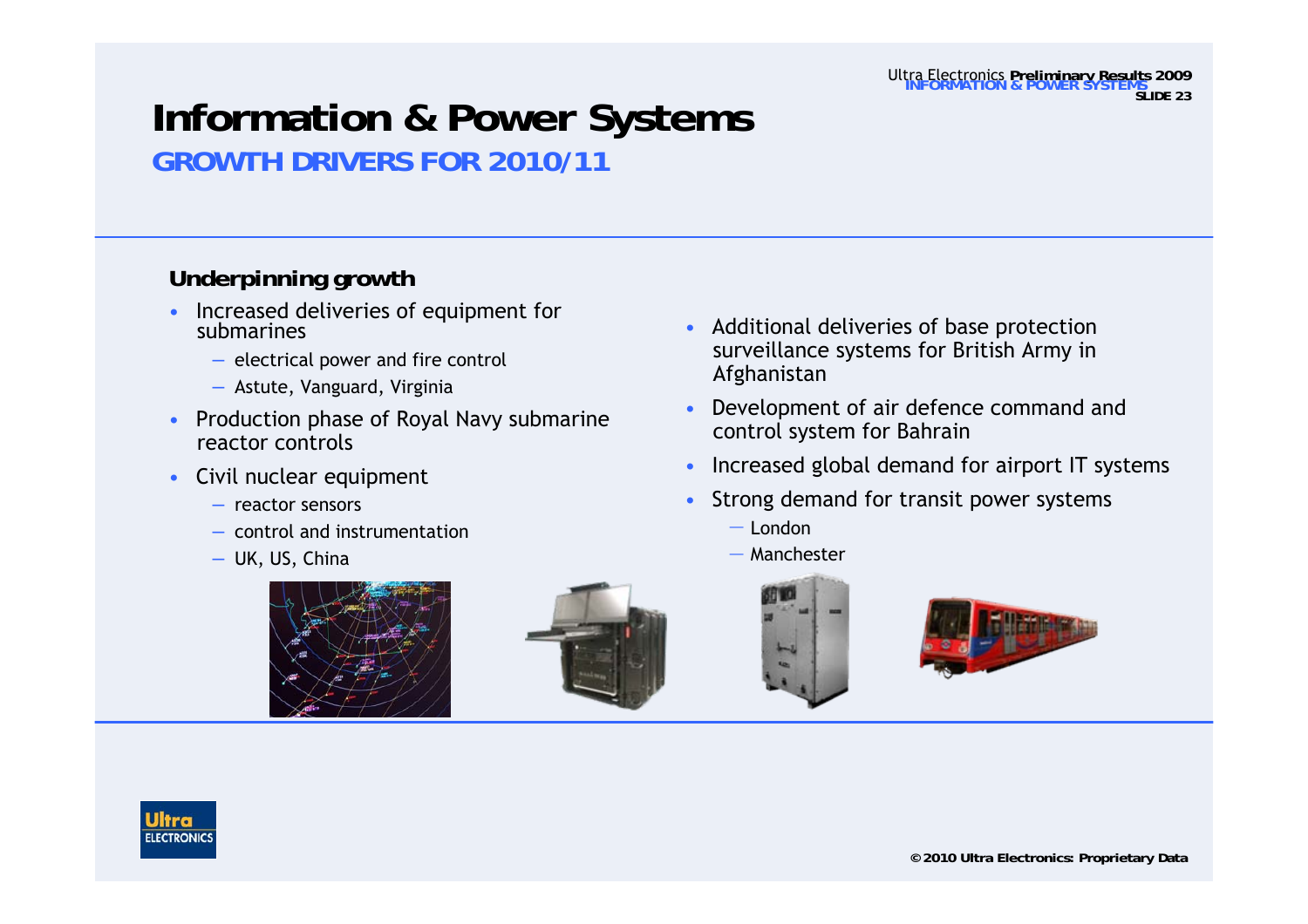## **Information & Power Systems SELECTED OPPORTUNITIES**

| Programme                                             | <b>Estimated date</b> | <b>Estimated</b><br><b>Ultra value</b> | <b>Products</b>                                                          |
|-------------------------------------------------------|-----------------------|----------------------------------------|--------------------------------------------------------------------------|
| RN submarine - multi-boat RC&I contract               | 2010                  | $£60m+$                                | • Naval nuclear reactor control<br>system                                |
| Data links for US radar ground stations               | $2010+$               | $$10m+pa$                              | • Data link equipment<br>• Remote re-keying                              |
| Oman airports IT integration                          | 2010                  | \$200m                                 | • IT integration<br>• Passenger, information and<br>baggage processing   |
| Battery monitoring for US Army vehicles               | 2010                  | \$10m                                  | • Battery health monitoring<br>• Power management                        |
| Civil nuclear equipment and sensors                   | 2010/2012             | $$20m+$                                | • Specialist sensors<br>Surveys of existing systems<br>• Outline designs |
| Power system upgrade for Vanguard class<br>submarines | 2010                  | £6m                                    | • Main static converter                                                  |

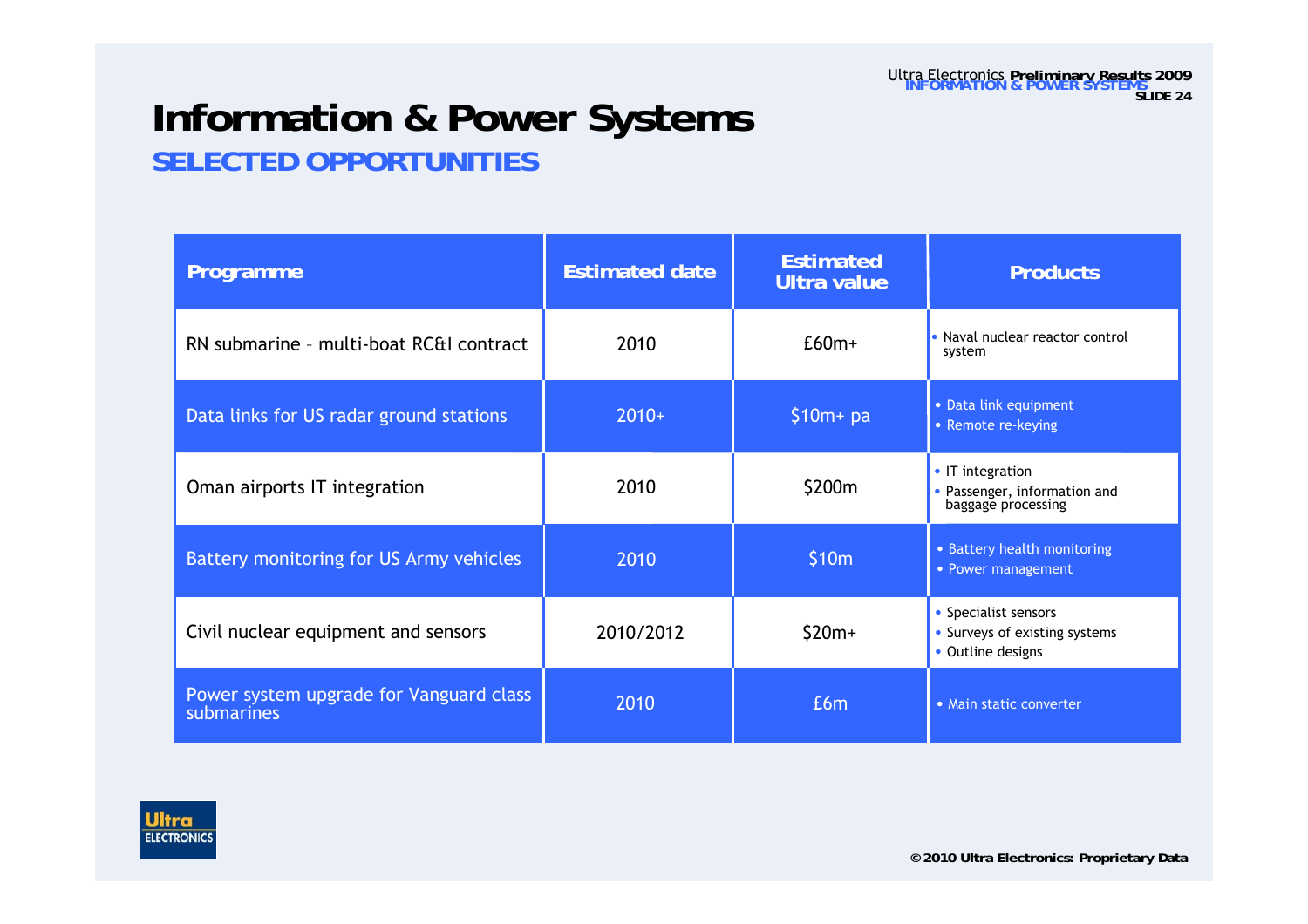#### Ultra Electronics **Preliminary Results 2009 TACTICAL & SONAR SYSTEMSSLIDE 25**

## **Tactical & Sonar Systems GROWTH DRIVERS FOR 2010/11**

### **Underpinning growth**

- High and increasing demand for high capacity communications
- • Information assurance for protection from cyber attack
- • Increased sales of advanced data links
	- Watchkeeper
	- loitering munitions
- Increased build rates for magneto inductive signalling and command equipment
- • Increasing sales of ASW systems and equipment in **Turkey**
- $\bullet$  Production of next generation ASW sensors, equipment and systems







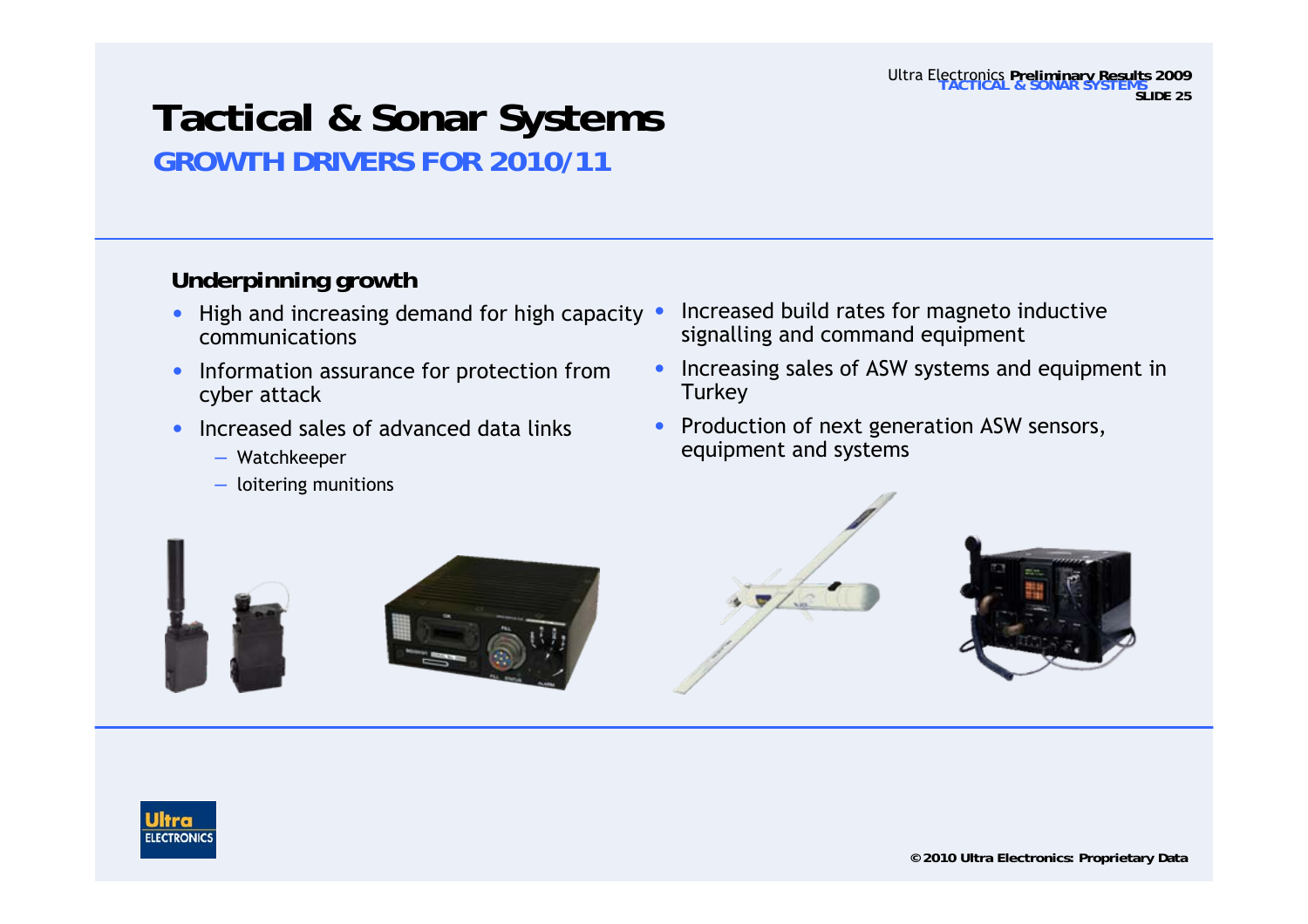## **Tactical & Sonar Systems SELECTED OPPORTUNITIES**

| Programme                                                            | <b>Estimated date</b> | <b>Estimated</b><br><b>Ultra value</b> | <b>Products</b>                                                                       |
|----------------------------------------------------------------------|-----------------------|----------------------------------------|---------------------------------------------------------------------------------------|
| Sonar system for Royal Netherlands Navy                              | 2010                  | E20m                                   | • Variable depth active and passive<br>towed array system                             |
| ASW systems and equipment - US and<br>export sonobuoys, Turkish Navy | 2010                  | £50m                                   | • Sonobuoys<br>• Torpedo defence<br>• Underwater acoustics                            |
| US Army tactical radio systems                                       | 2010                  | \$70m                                  | • Line-of-sight radios<br>• Network access equipment                                  |
| New sonobuoy receivers for P-3 and<br>P-8 aircraft                   | $2010+$               | $$20m$ pa                              | • Sonobuoy receivers                                                                  |
| High grade UK cryptosecurity equipment                               | 2010                  | E75m                                   | • Crypto engine<br>• Modular enclosures<br>• Installation and integration<br>services |
| High capacity tactical radios - export                               | $2010+$               | $$20m+$                                | • High capacity tactical radio<br>systems                                             |

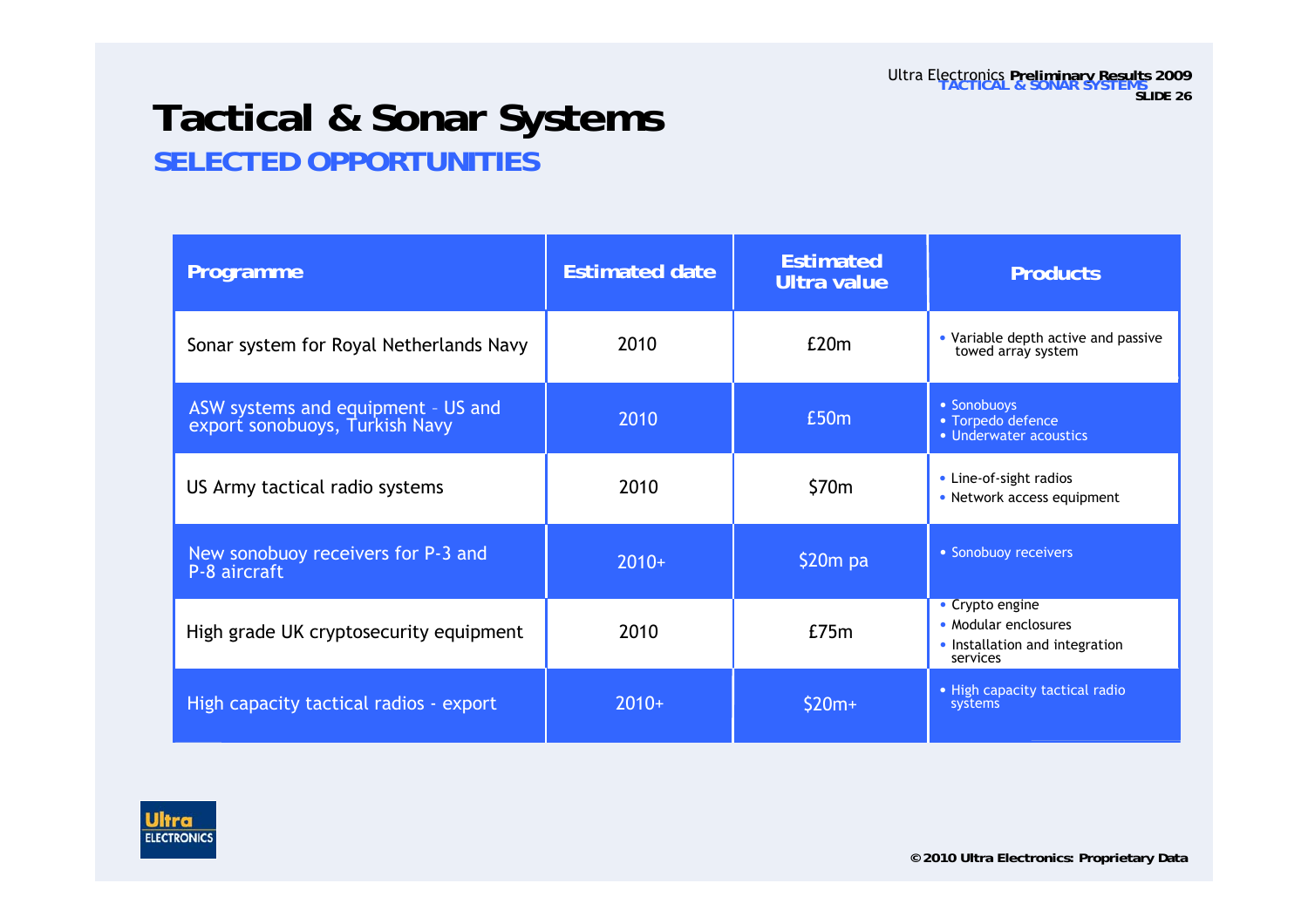# **Summary & Outlook**



**© 2010 Ultra Electronics: Proprietary Data**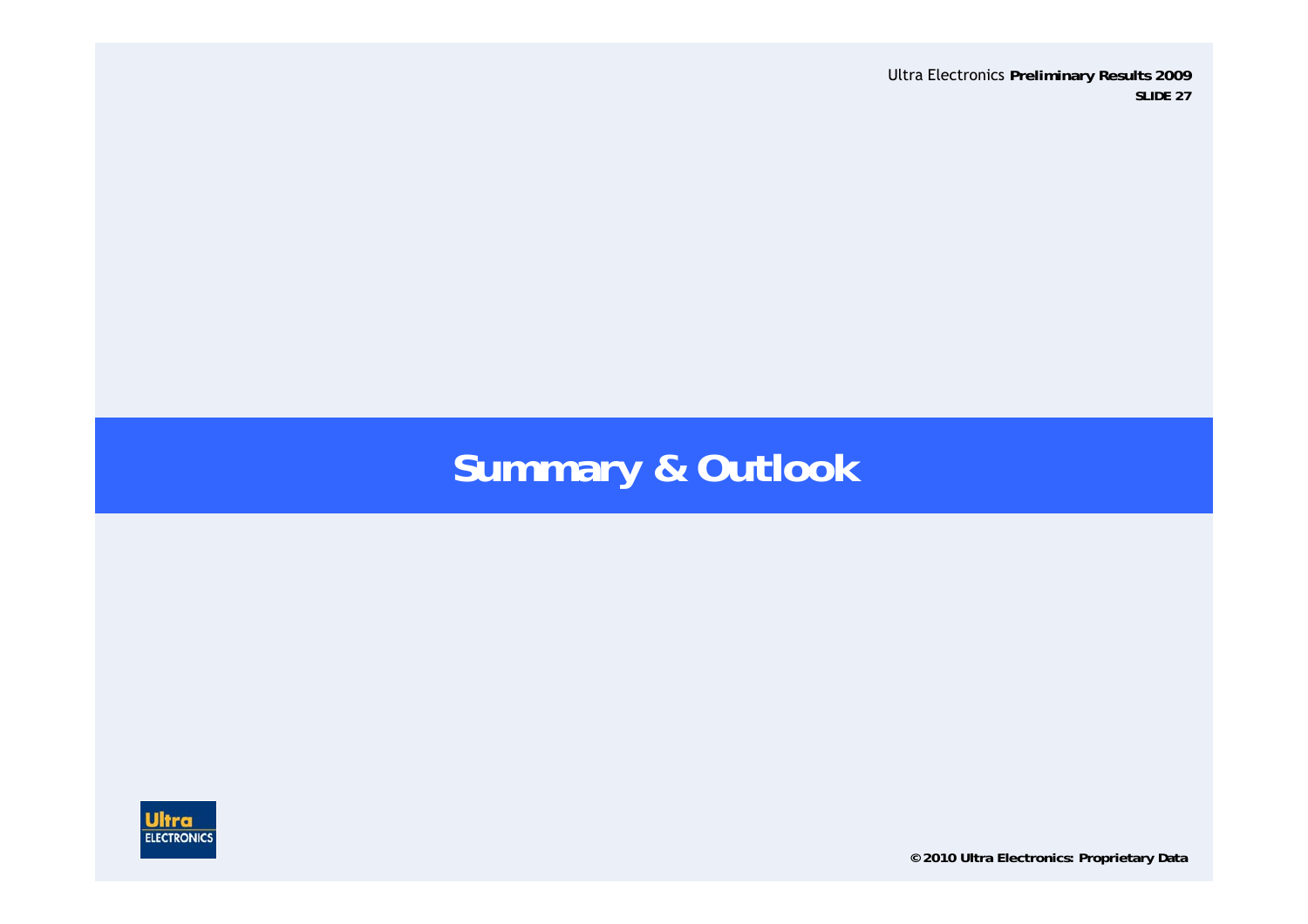# **Summary & Outlook**

- $\bullet$ Good performance in 2009
- $\bullet$ Dividend growth of 20%
- •Continuous internal investments and acquisitions
- • Strong and growing range of market positions
	- focus on high growth market sectors
	- broad spread of specialist capabilities, programmes and customers
	- wider geographic reach of the Group
- •Continuing focus on cash generation
- •Strong balance sheet and secure funding position
- $\bullet$ Order book gives good visibility

**Ultra's Board has confidence in the continuing progress of the Group**

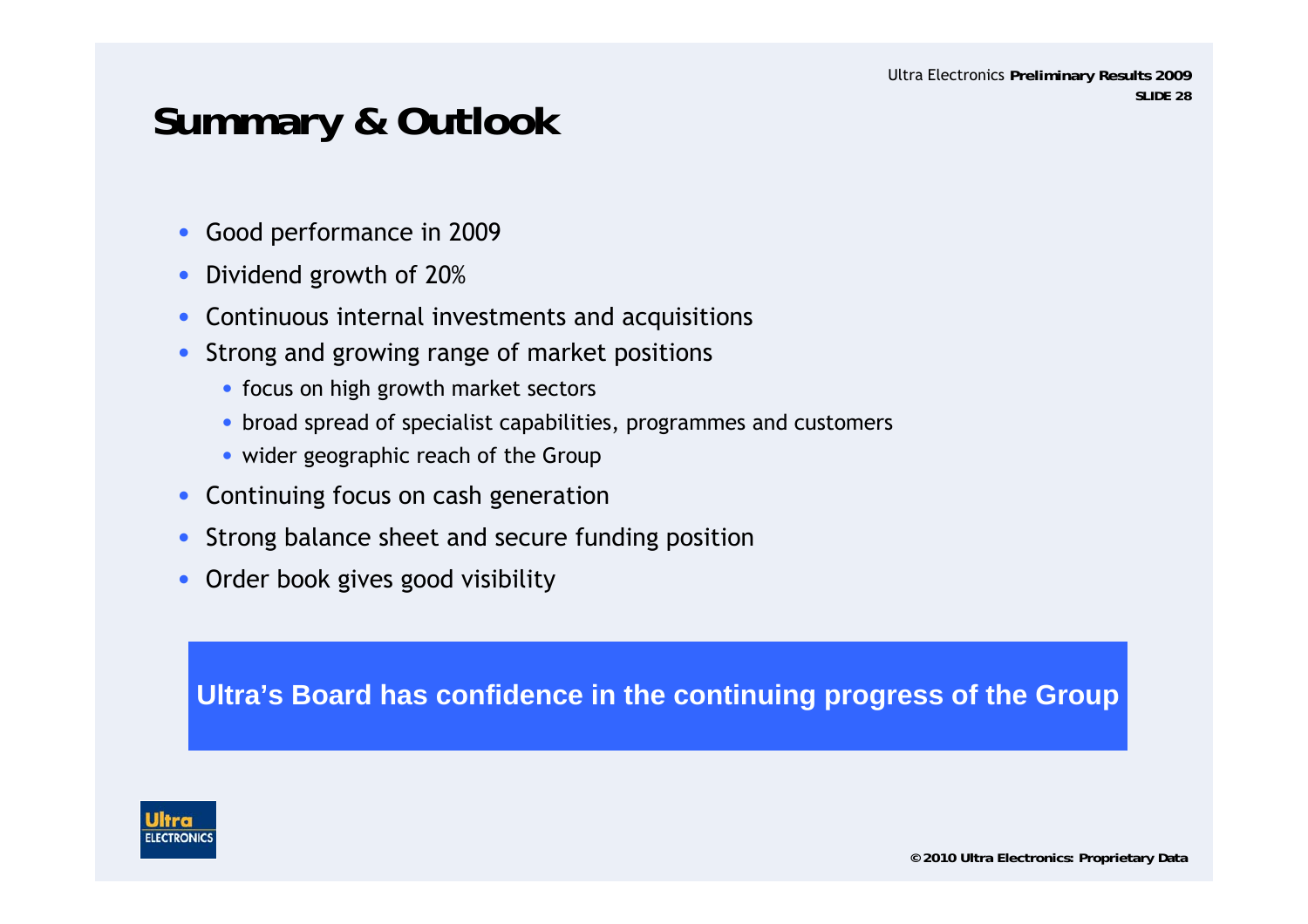# **Safe Harbour Statement**

Ultra Electronics Holdings plc (the 'Group') is providing the following cautionary statement. This document contains certain statements that are or may be forward-looking with respect to the financial condition, results or operations and business of the Group. These statements are sometimes, but not always, identified by the words 'may', 'anticipates', 'believes', 'expects' or 'estimates'. By their nature forward-looking statements involve risk and uncertainty because they relate to events and depend on circumstances that will occur in the future. A number of factors exist that could cause actual results and developments to differ materially from those expressed or implied by such forward-looking statements. These factors include, but are not limited to (i) changes to the current outlook for the world market for defence, security, transport and energy systems, (ii) changes in tax laws and regulations, (iii) the risks associated with the introduction of new products and services, (iv) significant global disturbances such as terrorism or prolonged healthcare concerns, (v) the termination or delay of key contracts, (vi) long-term fluctuations in exchange rates, (vii) regulatory and shareholder approvals, (viii) unanticipated liabilities and (ix) actions of competitors. Subject to the Listing Rules of the UK Listing Authority, Ultra Electronics Holdings plc assumes no responsibility to update any of the forward-looking statements herein.